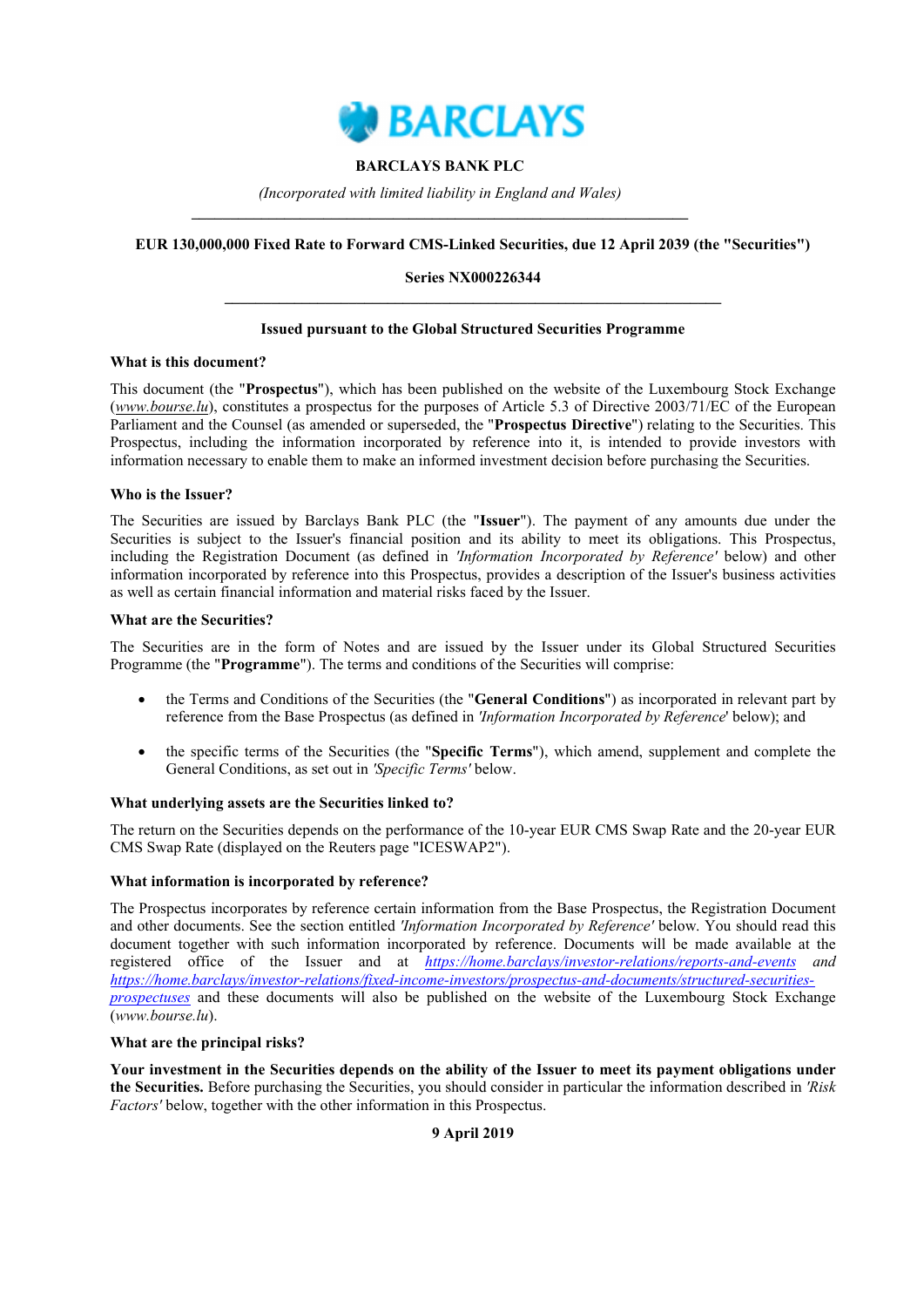### **IMPORTANT INFORMATION**

## **IF THE ISSUER BECOMES INSOLVENT OR BANKRUPT OR OTHERWISE FAILS TO MAKE ITS PAYMENT OBLIGATIONS ON THE SECURITIES, YOU WILL LOSE SOME OR ALL OF YOUR ORIGINAL INVESTMENT.**

## **INVESTING IN THE SECURITIES INVOLVES CERTAIN RISKS, AND YOU SHOULD FULLY UNDERSTAND THESE BEFORE YOU INVEST. SEE 'RISK FACTORS' BELOW.**

#### **Prohibition of Sale to EEA retail investors**

**The Securities are not intended to be offered, sold or otherwise made available to and should not be offered, sold or otherwise made available to any retail investor in the European Economic Area ("EEA Retail Investor"). For these purposes, an EEA Retail Investor means a person in the European Economic Area who is one (or more) of: (i) a retail client as defined in point (11) of Article 4(1) of Directive 2014/65/EU (as amended from time to time, "MiFID"); (ii) a customer within the meaning of the Insurance Mediation Directive (Directive 2002/92/EC (as amended from time to time)) ("IMD"), where that customer would not qualify as a professional client as defined in point (10) of Article 4(1) of MiFID; or (iii) not a qualified investor as defined in the Prospectus Directive. Consequently no key information document required by Regulation (EU) No 1286/2014 (the "PRIIPs Regulation") for offering or selling the Securities or otherwise making them available to EEA Retail Investors has been prepared and therefore offering or selling the Securities or otherwise making them available to any EEA Retail Investor may be unlawful under the PRIIPs Regulation.**

### **Responsibility**

The Issuer accepts responsibility for the information contained in this Prospectus. To the best of the knowledge of the Issuer (having taken all reasonable care to ensure that such is the case), the information contained in this Prospectus is in accordance with the facts and contains no omission likely to affect the import of such information.

#### **Regulatory approval for the purposes of the EU Prospectus Directive**

This Prospectus has been approved by the *Commission de Surveillance du Secteur Financier* in its capacity as the competent authority in the Grand Duchy of Luxembourg (the "**CSSF**") as a prospectus issued in compliance with the Prospectus Directive and relevant implementing measures in the Grand Duchy of Luxembourg for the purpose of giving information with regard to the issue of the Security.

The Issuer has requested the CSSF to provide the competent authority in Ireland for the purposes of the Prospectus Directive with a certificate of approval in accordance with Article 18 of the Prospectus Directive attesting that this document has been drawn up in accordance with the Prospectus Directive.

The CSSF gives no undertaking as to the economic and financial soundness of the transaction or the quality or solvency of the Issuer in line with the provisions of Article 7(7) of the Luxembourg Law on Prospectuses for securities.

## **Listing and Admission to Trading**

Application has also been made to the Luxembourg Stock Exchange for the Security issued to be listed on the Official List of the Luxembourg Stock Exchange and admitted to trading on the regulated market of the Luxembourg Stock Exchange and the Irish Stock Exchange trading as Euronext Dublin ("**Euronext Dublin**") for the Securities to be admitted to the Official List and to trading on its regulated market (the Luxembourg Stock Exchange and the Irish Stock Exchange, each a regulated market for the purposes of Directive 2014/65/EC on Markets in Financial Instruments). This Prospectus will be published on the website of the Luxembourg Stock Exchange (*www.bourse.lu)*.

#### **Administrator status under Benchmark Regulation**

Amounts payable under the Securities are calculated by reference to the ICE Swap Rate Euro Fixings (displayed on Reuters page "ICESWAP2"), which is provided by ICE Benchmark Administration Limited (the "**Administrator"**). As at the date of this Prospectus, the Administrator appears in the register of administrators and benchmarks established and maintained by the European Securities and Markets Authority ("**ESMA**")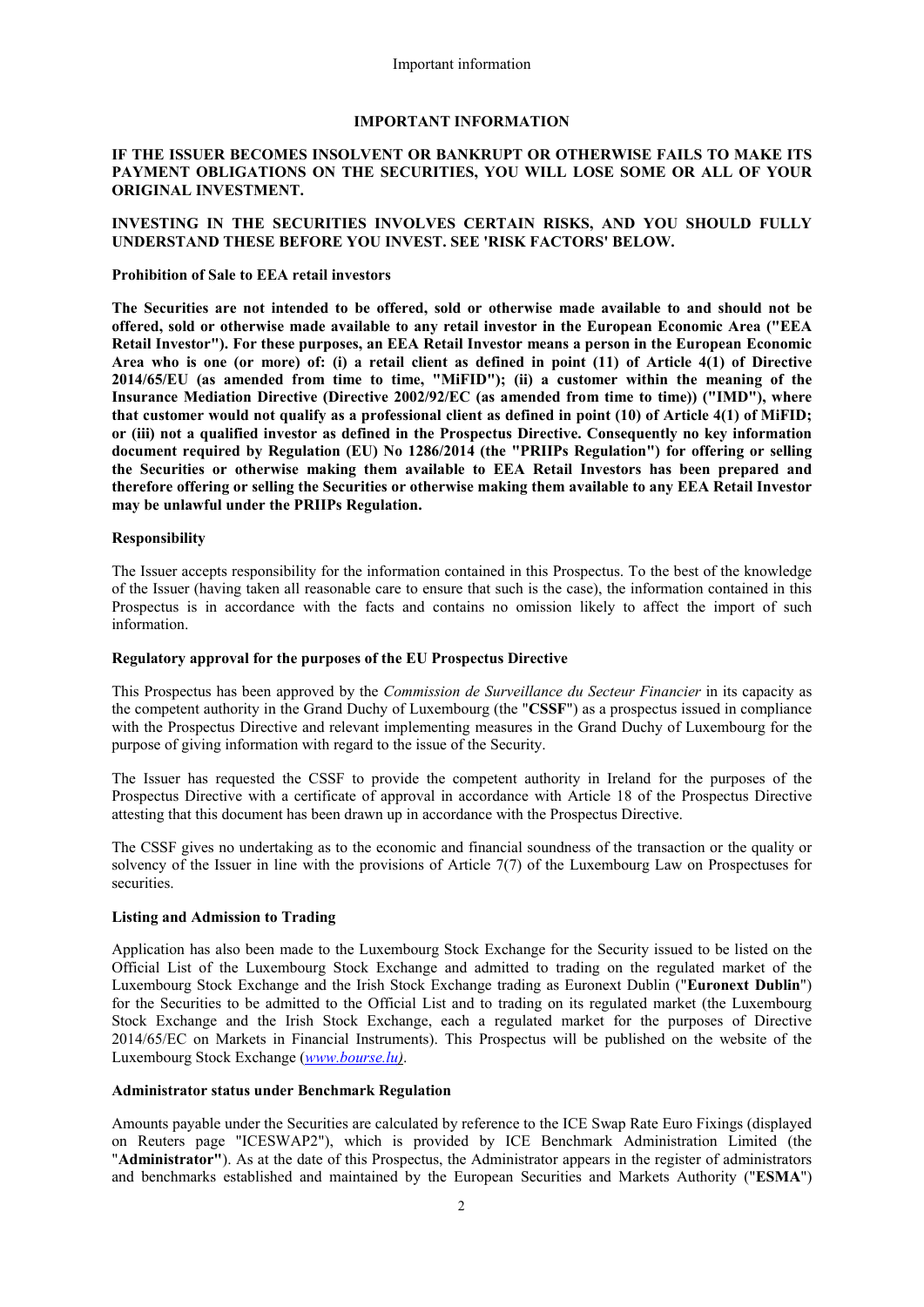pursuant to article 36 of the Benchmarks Regulation (Regulation (EU) 2016/1011) (the "**BMR**"). The registration status of any administrator under the BMR is a matter of public record and, save where required by applicable law, the Issuer does not intend to update the Prospectus to reflect any change in the registration status of the administrator.

#### **No compensation arrangements**

Any failure by the Issuer to make payments or deliveries due under the Securities would not of itself give rise to any claim for compensation on the grounds of such a failure. You would not have a claim for compensation against the UK's Financial Services Compensation Scheme. For more information regarding Issuer risk, please see the section of the Registration Document headed *'Risk Factors*' (which is incorporated by reference into this Prospectus) and *Risk Factors* below.

## **No investment advice**

The Prospectus is not and does not purport to be investment advice. Unless expressly agreed otherwise with a particular investor, neither the Issuer nor the Manager is acting as an investment adviser, providing advice of any other nature, or assuming any fiduciary obligation to any investor in the Securities.

### **Independent evaluation**

Nothing set out or referred to in, or incorporated by reference into, this Prospectus is intended to provide the basis of any credit or other evaluation (except in respect of any purchase of the Securities described herein) or should be considered as a recommendation by the Issuer or the Manager that any recipient of this Prospectus (or any document referred to herein) should purchase the Securities.

An investor should not purchase the Securities unless they understand the extent of their exposure to potential loss. Investors are urged to read the factors described in the section of this Prospectus headed '*Risk Factors'*, together with the information in this Prospectus (including any information incorporated by reference) before investing in the Securities.

Investors should note that (i) the risks described in the section headed *'Risk Factors'* of this Prospectus and (ii) the risks described in the section headed *'Risk Factors'* of the Registration Document (which is incorporated by reference into this Prospectus) are not the only risks that the Issuer faces or that may arise because of the nature of the Securities. The Issuer has described only those risks relating to its operations and to the Securities that it considers to be material. There may be additional risks that the Issuer currently considers not to be material or of which it is not currently aware.

Given the nature, complexity and risks inherent in the Securities (and investments relating to the Underlying Asset), the Securities may not be suitable for an investor's investment objectives in the light of his or her financial circumstances. Investors should consider seeking independent advice to assist them in determining whether the Securities are a suitable investment for them or to assist them in evaluating the information contained in or incorporated by reference into this Prospectus.

You have sole responsibility for the management of your tax and legal affairs including making any applicable filings and payments and complying with any applicable laws and regulations. Neither the Issuer nor any of its Affiliates will provide you with tax or legal advice and you should obtain your own independent tax and legal advice tailored to your individual circumstances. The tax treatment of structured products, such as the Securities, can be complex; the tax treatment applied to an individual depends on their circumstances. The level and basis of taxation may alter during the term of any product.

Amounts due to be paid to you are described on a gross basis, i.e. without calculating any tax liability. The Issuer shall make no deduction for any tax, duty, or other charge unless required by law. See the section of the Base Prospectus headed '*Taxation*' (which is incorporated by reference into this Prospectus).

## **Potential for discretionary determinations by the Determination Agent and the Issuer under the Securities**

Under the terms and conditions of the Securities, following the occurrence of certain events relating to the Issuer, the Issuer's hedging arrangements, the Underlying Asset, taxation, the relevant currency or other matters, the Issuer or the Determination Agent may determine to take one of the actions available to it in order to deal with the impact of such event on the Securities or the Issuer or both. These actions may include (i) adjustment to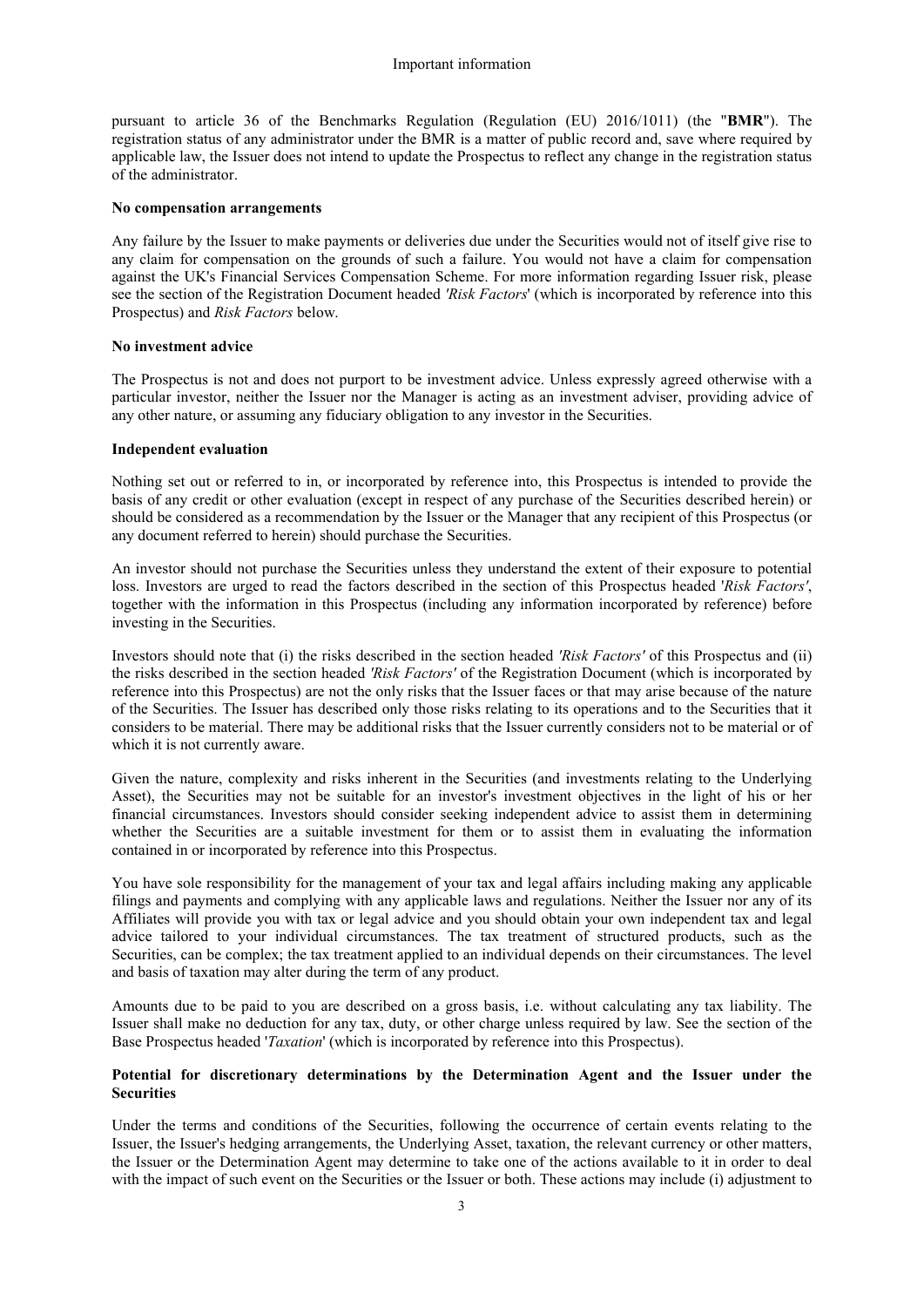the terms and conditions of the Securities, (ii) substitution of the underlyings or (iii) early redemption of the Securities. Any such discretionary determination by the Issuer or Determination Agent could have a material adverse impact on the value of and return on the Securities. See, in particular, the section of this Prospectus headed *'Risk Factors*' below.

#### **Distribution**

The distribution or delivery of this Prospectus in certain jurisdictions may be restricted by law. This document does not constitute, and may not be used for the purposes of, an offer or solicitation by anyone in any jurisdiction (other than as expressly described in this Prospectus). Other than as expressly described in this Prospectus, no action is being taken to permit an offering of the Security or the delivery of this Prospectus in any jurisdiction. Persons into whose possession this Prospectus comes are required by the Issuer to inform themselves about and to observe any such restrictions. Details of selling restrictions for various jurisdictions are set out in the section of the Base Prospectus headed *'Purchase and Sale*' (which is incorporated by reference into this Prospectus).

#### **United States selling restrictions**

The Securities have not been and will not be registered under the US Securities Act of 1933, as amended (the "**Securities Act**"), or with any securities regulatory authority of any state or other jurisdiction of the United States. Trading in the Securities has not been approved by the US Commodities Futures Trading Commission under the US Commodity Exchange Act of 1936 (the "**Commodity Exchange Act**"). The Securities may not be offered and sold within the United States, or to or for the benefit of U.S. persons (as defined in Regulation S under the Securities Act ("**Regulation S**")) ("**U.S. persons**"), except in certain transactions exempt from the registration requirements of the Securities Act and applicable state securities laws. The Securities are being offered and sold outside the United States to non-U.S. persons in reliance on Regulation S.

Securities in bearer form may be subject to US tax law requirements (as described below). Subject to certain exceptions, the Securities may not be offered, sold or delivered within the United States or its possessions or to, or for the account or benefit of, United States persons (as defined in in the US Internal Revenue Code of 1986, as amended, (the "**Code**") and the regulations thereunder).

For a description of these and certain further restrictions on offers, sales and transfers of the Securities and delivery of this Prospectus, see the section of the Base Prospectus headed *'Purchase and Sale*' (which is incorporated by reference into this Prospectus).

THE SECURITIES HAVE NOT BEEN AND WILL NOT BE APPROVED OR DISAPPROVED BY THE US SECURITIES AND EXCHANGE COMMISSION, ANY STATE SECURITIES COMMISSION IN THE UNITED STATES OR ANY OTHER US REGULATORY AUTHORITY, NOR HAVE ANY OF THE FOREGOING AUTHORITIES PASSED UPON OR ENDORSED THE MERITS OF THE OFFERING OF THE SECURITIES OR THE ACCURACY OR THE ADEQUACY OF THE OFFERING DOCUMENTS. ANY REPRESENTATION TO THE CONTRARY IS A CRIMINAL OFFENCE IN THE UNITED STATES.

#### **US foreign account tax compliance withholding**

**THE FOREIGN ACCOUNT TAX COMPLIANCE ACT ("FATCA") IS PARTICULARLY COMPLEX AND ITS CURRENT AND FUTURE APPLICATION TO THE ISSUER, THE SECURITIES AND INVESTORS IS UNCERTAIN AT THIS TIME. YOU SHOULD CONSULT YOUR OWN TAX ADVISERS TO OBTAIN A MORE DETAILED EXPLANATION OF FATCA AND TO LEARN HOW THIS LEGISLATION MIGHT AFFECT YOU IN YOUR PARTICULAR CIRCUMSTANCE, INCLUDING HOW THE FATCA RULES MAY APPLY TO PAYMENTS RECEIVED UNDER THE SECURITIES BOTH CURRENTLY AND IN THE FUTURE.** 

#### **Change of circumstances**

Neither the delivery of this Prospectus or any other information incorporated by reference in the Prospectus, nor any sale of Securities, shall create any impression that information in such documents relating to the Issuer is correct at any time subsequent to the date of the Prospectus or that any other information supplied in connection with the Securities or the Programme is correct as of any time subsequent to the date of the relevant document containing the same (the foregoing being without prejudice to the Issuer's obligations under applicable rules and regulations).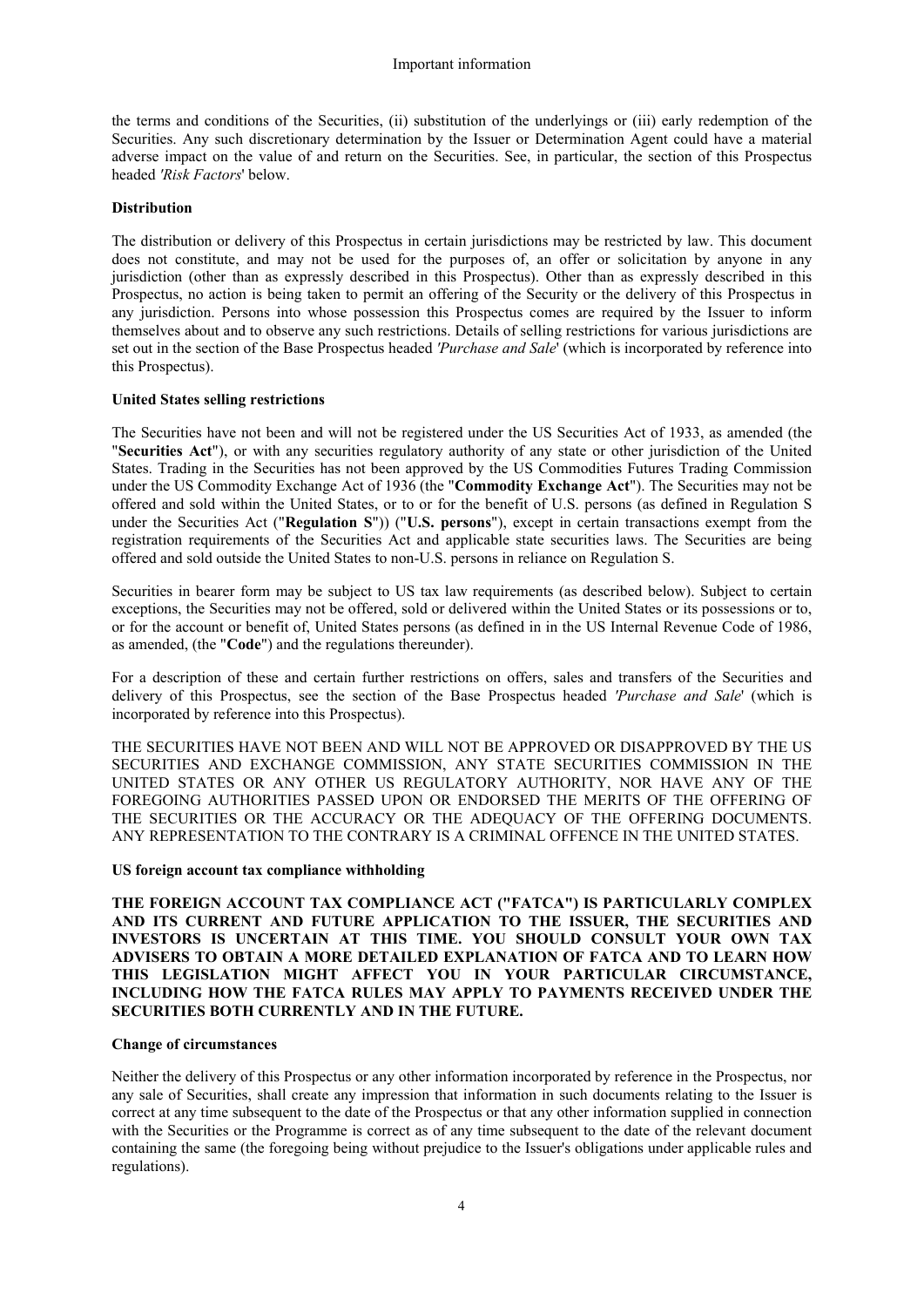## **Representations**

In connection with the listing and admission to trading of the Securities, no person has been authorised to give any information or to make any representation not contained in or consistent with the Prospectus and, if given or made, such information or representation must not be relied upon as having been authorised by the Issuer. The Issuer does not accept responsibility for any information not contained in this Prospectus. This document does not constitute, and may not be used for the purposes of, an offer or solicitation by anyone in any jurisdiction and no action is being taken to permit an offering of the Securities or the distribution of this Prospectus in any jurisdiction.

## **Calculations and determinations**

Unless otherwise specified, all calculations and determinations in respect of the Securities shall be made by Barclays Bank PLC (acting in such capacity, the "**Determination Agent**").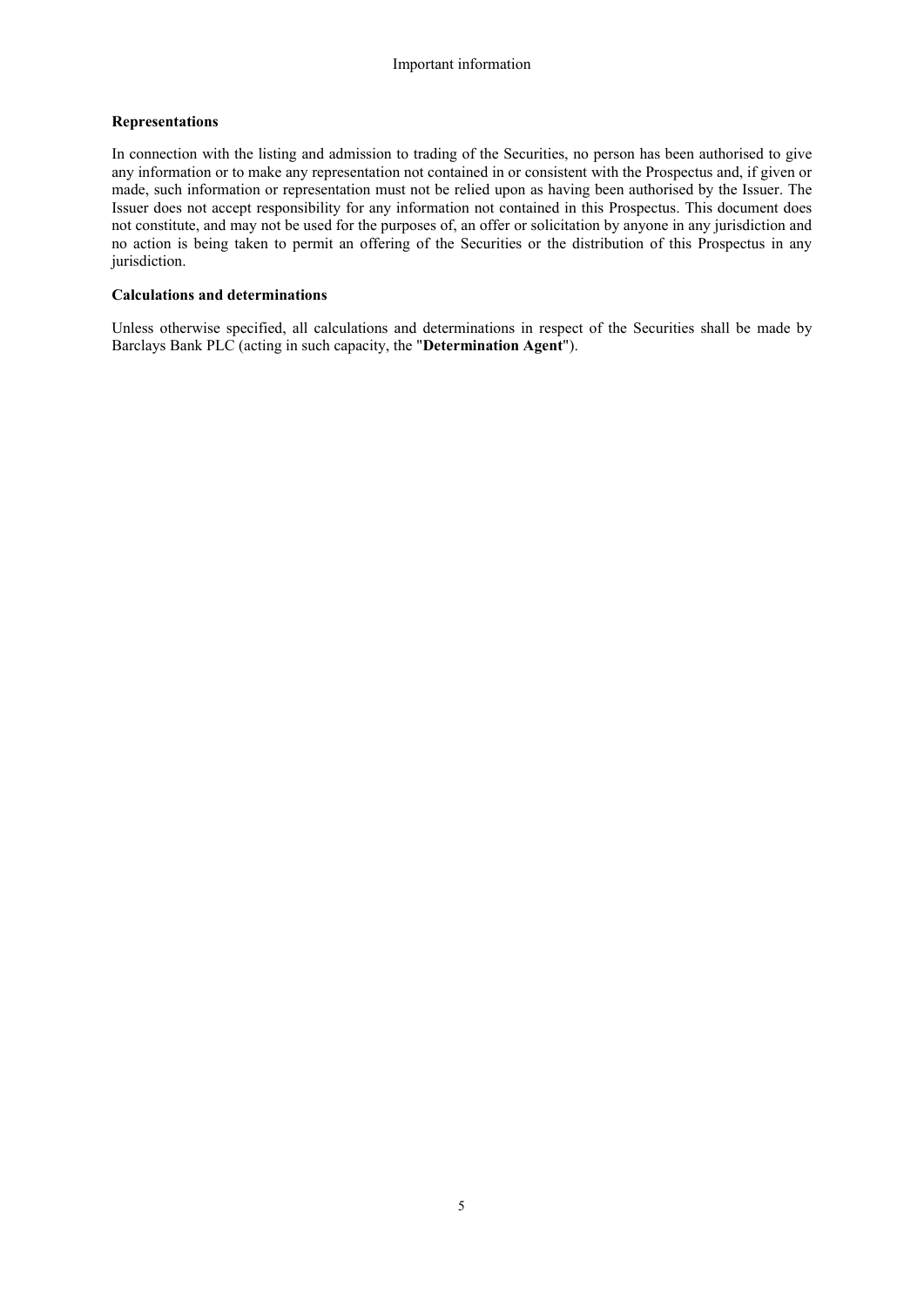## **TABLE OF CONTENTS**

|                                                                                                                                         | Page |
|-----------------------------------------------------------------------------------------------------------------------------------------|------|
|                                                                                                                                         |      |
| This section sets out the principal risks inherent in investing in the Securities, including key risks in<br>respect of equity indices. |      |
| This section incorporates selected financial information regarding the Issuer from other publicly<br><i>available documents.</i>        |      |
|                                                                                                                                         |      |
| This sections set out the specific terms and conditions in respect of the Securities.                                                   |      |
|                                                                                                                                         | 23   |
| This section provides important legal information in respect of the Securities.                                                         |      |
|                                                                                                                                         | 24   |
| This section provides certain additional information in respect of the Securities.                                                      |      |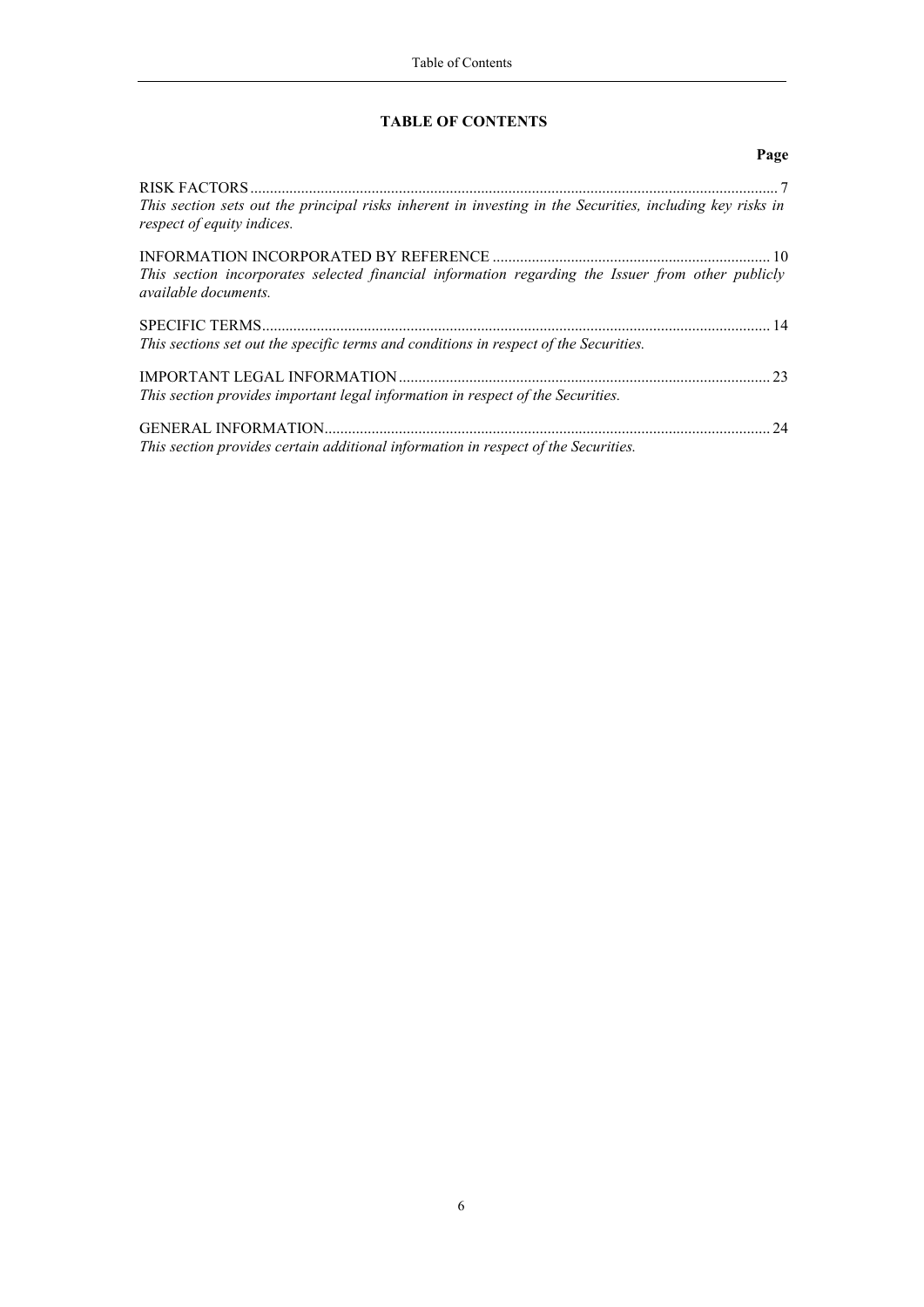#### **RISK FACTORS**

*You should only invest in the Securities after assessing these principal risks, including the risks applicable to the Underlying Asset. The risks described in this section can be cumulative and apply simultaneously which may unpredictably affect the Securities. Specifically, no assurance can be given as to the effect that any combination of risk factors may have on the value of and return on the Securities. The effect of any one factor may be offset or magnified by the effect of another factor. There may be additional risks and uncertainties that are not presently known to the Issuer or that the Issuer currently believes to be immaterial but that could have a material impact on the business, operations, financial condition or prospects of the Issuer or the value of and return on the Securities.* 

*You should consider carefully the following discussion of risks, together with the risks described in the section headed 'Risk Factors' of the Registration Document and the section headed 'Risk Factors' of the Base Prospectus (which is incorporated by reference into this Prospectus), to help you decide whether or not the Securities are suitable for you.*

## **RISK WARNING**

**There are a number of circumstances in which you may lose some or all of your investment in the Securities.**

**The terms of the Securities do not provide for scheduled minimum payment of the face value or issue price of the Securities at maturity: depending on the performance of the Underlying Asset, you may lose some or all of your investment.**

**The payment of any amount due under the Securities is dependent upon the Issuer's ability to fulfil its obligations when they fall due. The Securities are unsecured obligations. They are not deposits and they are not protected under the UK's Financial Services Compensation Scheme or any other deposit protection insurance scheme. Therefore, if the Issuer fails or is otherwise unable to meet its payment or delivery obligations under the Securities, you will lose some or all of your investment.** 

**You may also lose some or all of your investment in the following circumstances:**

- **The market price of your Securities prior to maturity may be significantly lower than the purchase price you paid for them. Consequently, if you sell your Securities before their scheduled maturity, you may receive far less than your original invested amount.**
- **Your Securities may be redeemed in certain extraordinary circumstances prior to their scheduled maturity and, in such case, the early redemption amount paid to you may be less than what you paid for the Securities.**
- **The terms and conditions of your Securities may be adjusted by the Issuer or Determination Agent in certain circumstances with the effect that the amount payable or property deliverable to you is less than your initial investment.**

## **FACTORS WHICH ARE MATERIAL FOR THE PURPOSES OF ASSESSING THE MARKET RISKS IN RELATION TO THE SECURITIES**

#### 1. **Risks associated with certain features in relation to the calculation of interest**

The Securities may bear interest at a rate that is contingent upon the performance of one or more underlyings and may vary from one interest payment date to the next. The interest rate reflected by any given interest payment may be less than the rate that the Issuer (or any other bank or deposit-taking institution) may pay in respect of deposits for an equivalent period and the relevant interest payment may be as low as zero.

The performance of floating interest rates is dependent upon a number of factors, including supply and demand on the international money markets, which are influenced by measures taken by governments and central banks, as well as speculations and other macroeconomic factors. This means that the interest amount payable over the term of the Securities may vary. If the relevant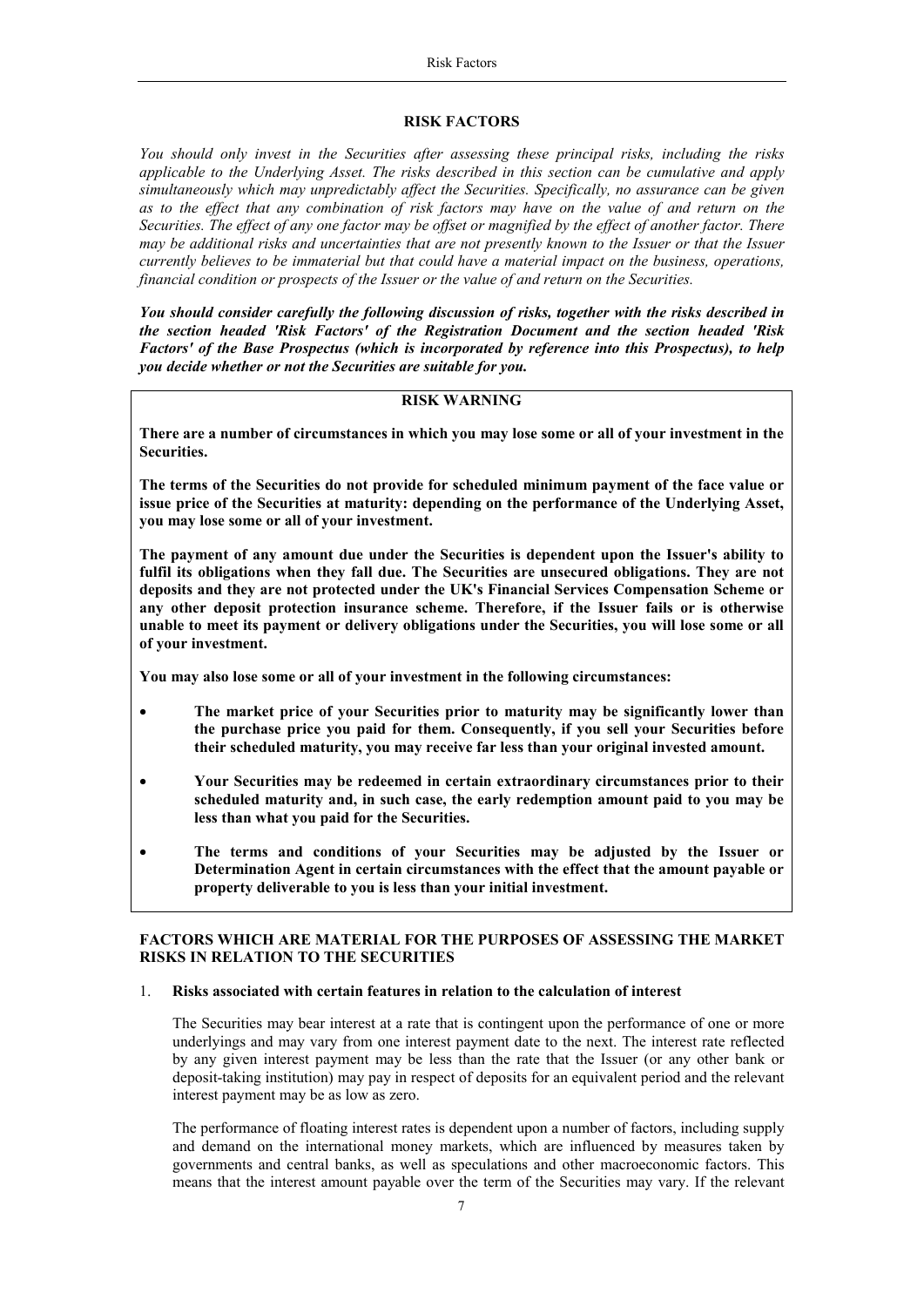floating interest rate were to decline, the interest amount payable on the Securities would be correspondingly reduced. It is possible that the relevant floating interest rate could decline to less than zero; in that case, if such rate together with any margin under the terms of the Securities would otherwise be less than zero, under the terms and conditions of your Securities the interest amount would be deemed to be zero, and, therefore, no interest would be payable on the relevant interest payment date.

(a) Determination of a reference rate following a reference rate disruption

If, on any interest determination date, the relevant reference rate is not available, the Determination Agent shall request four banks in the relevant market to provide an offered quotation for the relevant reference rate. If two or more quotations are obtained, such quotations shall be used to determine the reference rate to be used for calculating interest payable for the relevant period. If fewer than two quotations are obtained, the Determination Agent shall determine the reference rate by postponement of the interest determination date to the first business day on which the relevant reference rate is available, subject to a maximum of two business days. If the relevant reference rate remains unavailable for more than two consecutive business days, the relevant reference rate will be some other rate determined by the Determination Agent.

There is a risk that the determination of the reference rate using the above methodology may result in a lower interest amount payable to you than the use of other methodologies.

(b) Reference rate discontinuance

If the calculation and publication of the relevant reference rate is permanently discontinued, the Determination Agent may identify an alternative rate that it determines represents the same or a substantially similar measure or benchmark as the relevant reference rate, and the Determination Agent may deem that rate (the "**Successor Rate**") to be the reference rate. If a Successor Rate is selected, that Successor Rate will be substituted for the discontinued reference rate for all purposes of the Securities, and the Determination Agent may adjust any variable described in this Prospectus (including, without limitation, any barrier to the reference rate), as, in the good faith judgement of the Determination Agent, may be necessary to render the Successor Rate comparable to the discontinued reference rate for purposes of the Securities. If no Successor Rate is available, then the Determination Agent will determine the reference rate on each subsequent date of determination using Linear Interpolation. If any of the rates to be used for Linear Interpolation is unavailable, or otherwise the Determination Agent does not determine the rate of interest, an Additional Disruption Event will be deemed to have occurred and the Determination Agent will adjust, redeem and/or cancel the Securities.

Notwithstanding these alternative arrangements, the discontinuance of the relevant reference rate may adversely affect the market value of the Securities.

## 2. **The regulation and reform of certain published rates, indices and other values or "benchmarks" may adversely affect the value of and return on Securities linked to such values or benchmarks**

A number of major interest rates, other rates, indices and other published values or benchmarks are the subject of recent or forthcoming national and international regulatory reforms. These reforms may cause such benchmarks to perform differently than in the past, to disappear entirely, or have other consequences which cannot be predicted. Any such consequence could have a material adverse effect on the value of and return on Securities linked to any such value or benchmark.

The EU Regulation on indices used as benchmarks in financial instruments and financial contracts or to measure the performance of investment funds (the "**Benchmark Regulation**") is a key element of the ongoing regulatory reform in the EU and has applied, subject to certain transitional provisions, since 1 January 2018. In addition to so-called "critical benchmarks" such as the London Interbank Offered Rate ("**LIBOR**") and the Euro Interbank Offered Rate ("**EURIBOR**"), other interest rates, foreign exchange rates, and indices, including equity, commodity and "proprietary" indices or strategies, will in most cases be within scope of the Benchmark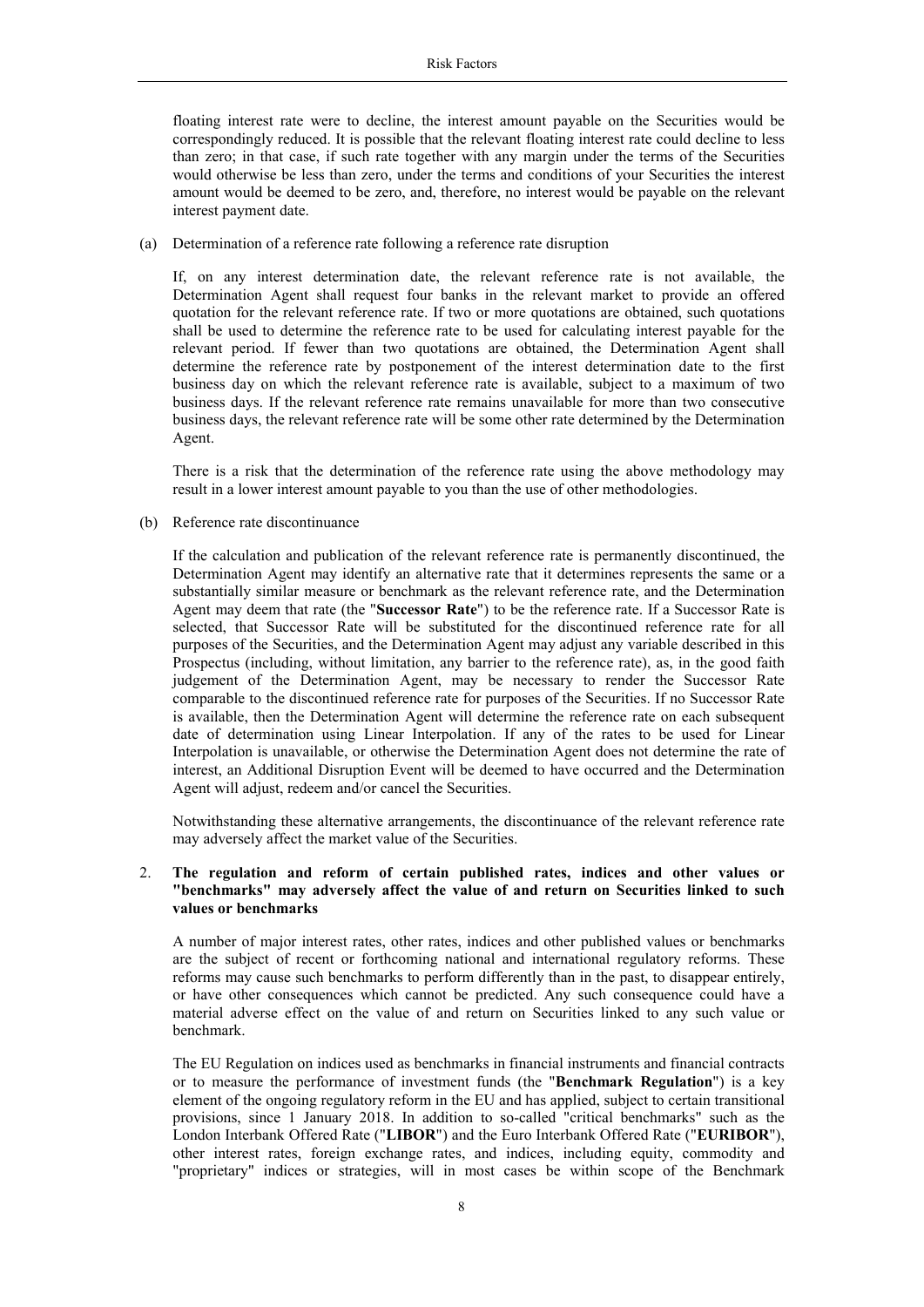Regulation as "benchmarks" where they are used to determine the amount payable under, or the value of, certain financial instruments (including Securities listed on an EU regulated market or EU multilateral trading facility (MTF)), and in a number of other circumstances.

The Benchmark Regulation applies to the contribution of input data to a benchmark, the administration of a benchmark, and the use of a benchmark in the EU. Amongst other things, the Benchmark Regulation requires EU benchmark administrators to be authorised or registered as such and to comply with extensive requirements relating to benchmark administration. It also prohibits certain uses by EU supervised entities of (a) benchmarks provided by EU administrators which are not authorised or registered in accordance with the Benchmark Regulation and (b) benchmarks provided by non-EU administrators where (i) the administrator's regulatory regime has not been determined to be "equivalent" to that of the EU, (ii) the administrator has not been recognised in accordance with the Benchmark Regulation, and (iii) the benchmark has not been endorsed in accordance with the Benchmark Regulation.

The Benchmark Regulation could have a material impact on Securities linked to a benchmark. For example:

- a rate or index which is a "benchmark" may not be used in certain ways by an EU supervised entity if (subject to applicable transitional provisions) its administrator does not obtain authorisation or registration (or, if a non-EU entity, does not satisfy the "equivalence" conditions and is not "recognised" pending an equivalence decision or is not "endorsed" by an EU supervised entity). If the benchmark administrator does not obtain or maintain (as applicable) such authorisation or registration (or, if a non-EU entity, "equivalence" is not available and it is not recognised or endorsed), then (unless a Pre-nominated Index has been specified in the Specific Terms to replace the relevant Underlying Asset) an Additional Disruption Event will occur and the Securities may be redeemed prior to maturity; and
- the methodology or other terms of the benchmark could be changed in order to comply with the requirements of the Benchmark Regulation, and such changes could reduce or increase the rate or level or affect the volatility of the published rate or level, and could lead to adjustments to the terms of the Securities, including Determination Agent determination of the rate or level in its discretion.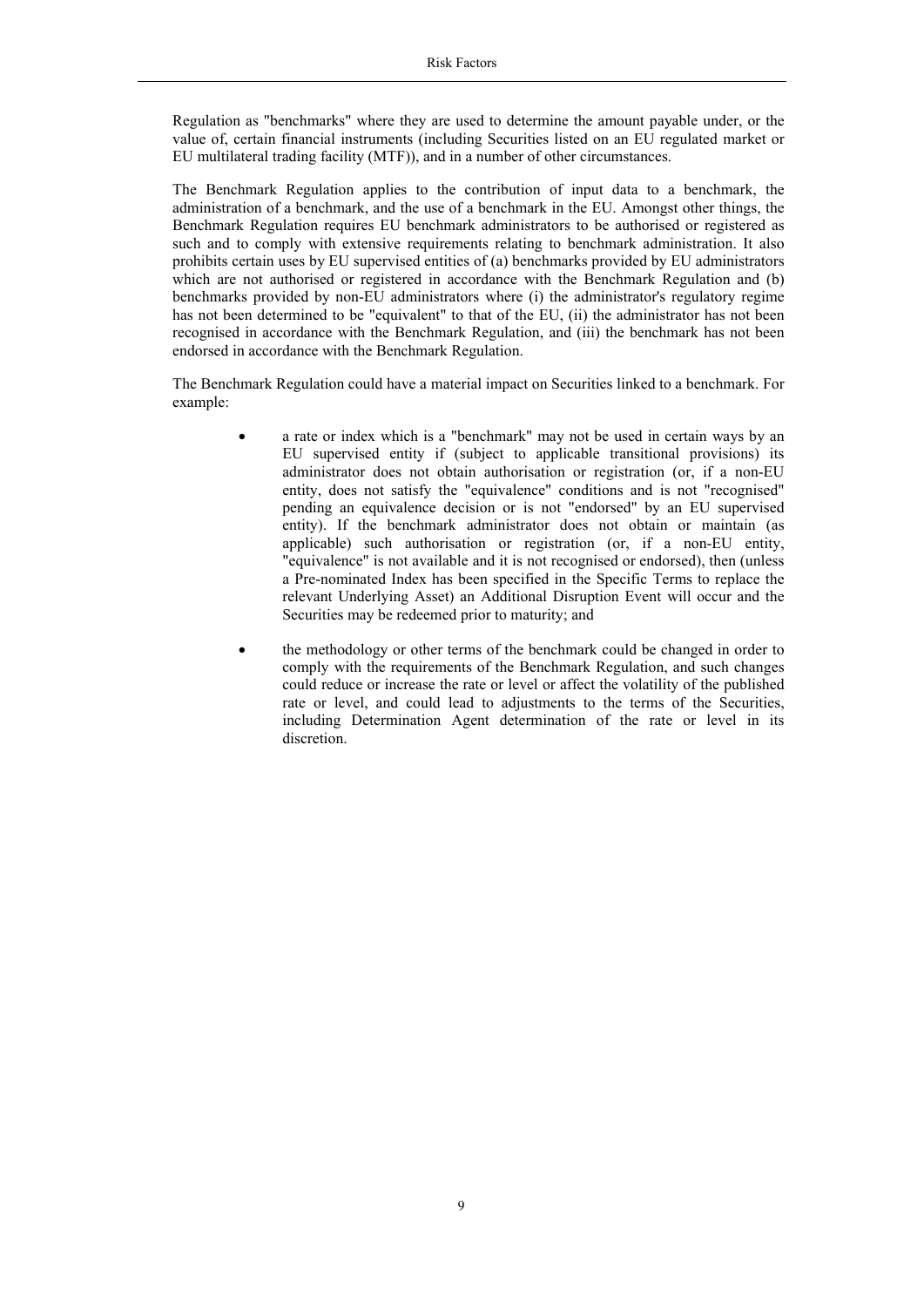## **INFORMATION INCORPORATED BY REFERENCE**

The information set out under paragraph 2 (*Information incorporated by reference*) below contained in the documents set out under paragraph 1 (*Source documents*) below has been filed with the CSSF and shall be incorporated by reference into, and form part of, this Prospectus:

### 1. **Source documents**

- (a) the GSSP Base Prospectus 1 dated 28 August 2018 (the "**Base Prospectus**");
- (b) Supplement 3/2018 dated 19 November 2018 to the Base Prospectus ("**Base Prospectus Supplement**");
- (c) the registration document dated 11 March 2019 (the "**Registration Document**") approved by the United Kingdom Financial Conduct Authority (the "**FCA**") as competent authority under Directive 2003/71/EC;
- (d) the Annual Report of the Issuer, as filed with the SEC on Form 20-F on 21 February 2019 in respect of the years ended 31 December 2017 and 31 December 2018 (the "**2018 Form 20- F**");and
- (e) the Annual Reports of the Issuer containing the audited consolidated financial statements of the Issuer in respect of the years ended 31 December 2017 (the "**2017 Issuer Annual Report**") and 31 December 2018 (the "**2018 Issuer Annual** Report).

The documents themselves incorporated by reference in the Registration Document do not form part of this Prospectus.

## 2. **Information incorporated by reference**

The information specified in the table below is incorporated by reference into this Prospectus by reference. Any information contained in any of the documents specified in paragraph 1 (*Source Documents*) above which is not listed in the cross-reference lists below is not incorporated by reference in the Prospectus and is either not relevant for investors for the purposes of Article 5(1) of the Prospectus Directive or is covered elsewhere in the Prospectus. Any documents incorporated by reference into the above documents shall not thereby be deemed to have been incorporated by reference into this Prospectus.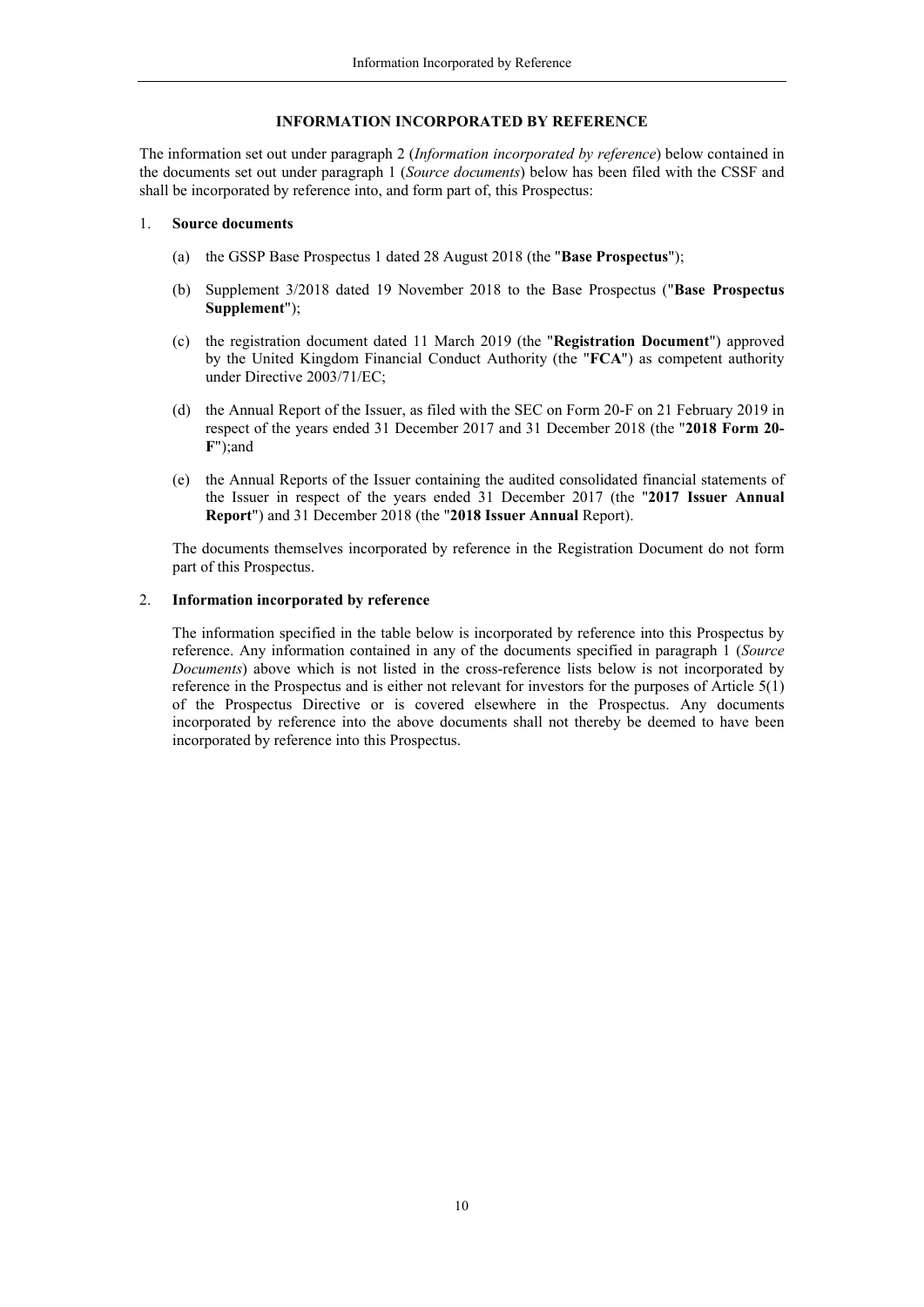| <b>From the Base Prospectus</b>                                             |                              |
|-----------------------------------------------------------------------------|------------------------------|
|                                                                             | Pages 41 to 74               |
|                                                                             | Page 75                      |
|                                                                             |                              |
| A <sub>1</sub>                                                              | Page 127                     |
| Form, Title, Transfer, Calculations and Payments Under the<br><b>B.</b>     | Page 128                     |
| Interest, Optional Early Redemption and Final Redemption<br>$\mathcal{C}$ . | Pages 143 to 190             |
| Е.                                                                          | Pages 194 to 212             |
|                                                                             | Page 294                     |
|                                                                             | Pages 296 to 333             |
| <b>From the Base Prospectus Supplement</b>                                  |                              |
|                                                                             | Pages 1 to 10                |
| <b>From the Registration Document</b>                                       |                              |
|                                                                             | Pages 1 to 16                |
|                                                                             | Pages 19 to 20               |
|                                                                             |                              |
| From the 2017 Issuer Annual Report                                          |                              |
| <b>Strategic Report</b>                                                     | Pages 2 to 39                |
| Governance                                                                  |                              |
|                                                                             | Pages 41 to 43               |
|                                                                             | Page 44                      |
|                                                                             | Pages 45 to 48               |
| <b>Risk review</b>                                                          |                              |
|                                                                             | Pages 55 to 61               |
|                                                                             | Pages 62 to 75               |
|                                                                             |                              |
|                                                                             | Pages 76 to 96               |
|                                                                             | Pages 97 to 99               |
|                                                                             | Pages 101 to 114             |
|                                                                             | Pages 115 to 116             |
|                                                                             | Pages 117 to 119             |
|                                                                             | Pages 120 to 121             |
|                                                                             | Page 122                     |
|                                                                             | Page 123                     |
|                                                                             | Page 124                     |
|                                                                             | Page 125<br>Pages 126 to 134 |
| <b>Financial review</b>                                                     |                              |
|                                                                             |                              |
|                                                                             | Page 136                     |
|                                                                             | Page 137                     |
|                                                                             | Page 138<br>Page 139         |
|                                                                             | Page 140                     |
|                                                                             | Pages 141 to 148             |
|                                                                             | Page 149                     |
|                                                                             | Pages 150 to 152             |
| <b>Financial statements</b>                                                 |                              |
|                                                                             | Pages 154 to 162             |
| <b>Consolidated financial statements</b>                                    |                              |
|                                                                             |                              |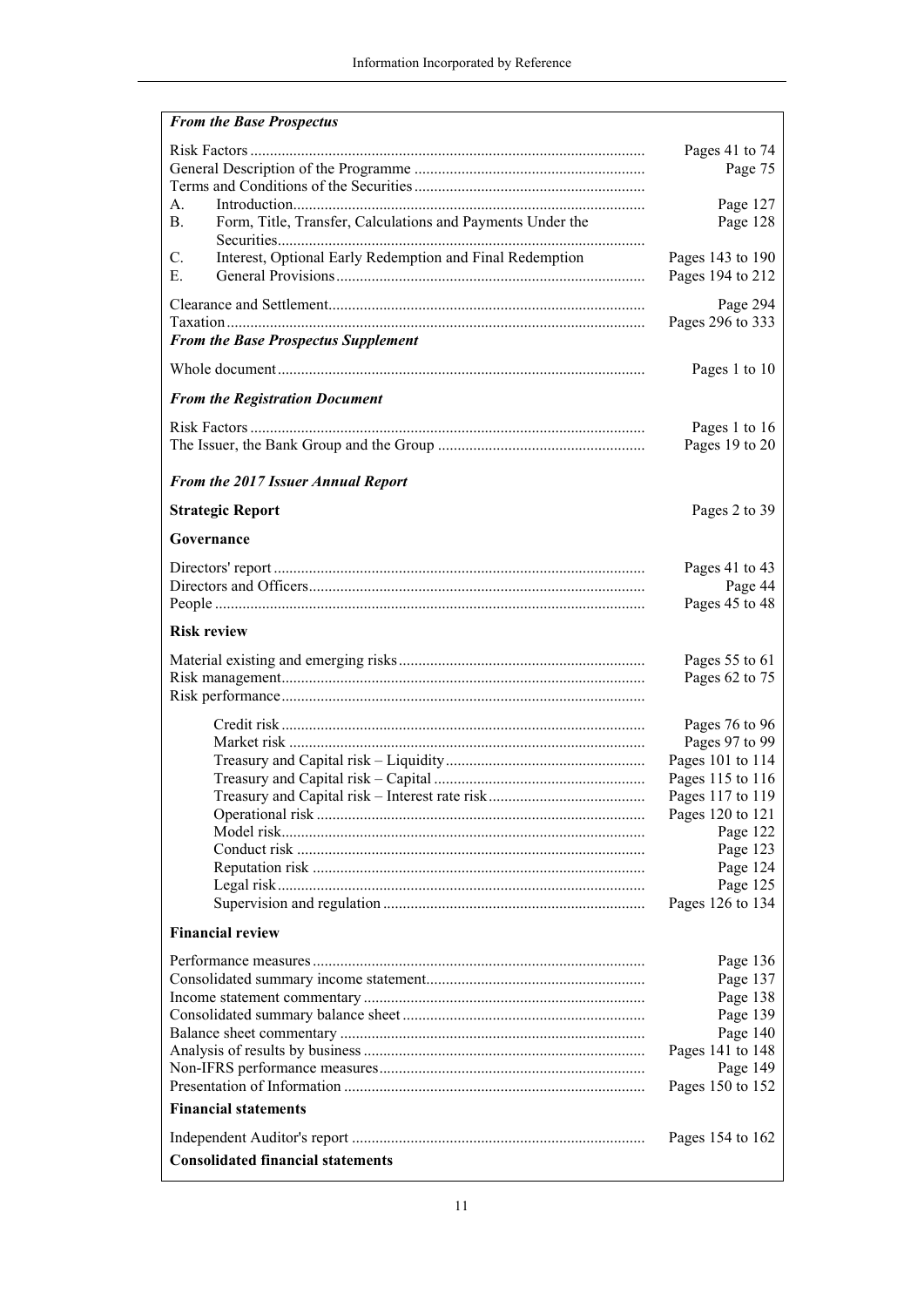| Page 164<br>Page 165<br>Pages 166 to 167<br>Pages 168 to 169<br>Pages 170 to 268<br>From the 2018 Form $20$ - $F^*$<br><b>Notes</b><br>Page 6<br>Market and other data<br>Page 6<br>Use of internet addresses<br>Page 6<br>Governance<br>Chairman's introduction<br>Pages 7 to 9<br>Pages 10 to 15<br>Corporate governance statement<br>Directors' report<br>Pages 16 to 19<br>People<br>Pages 20 to 21<br><b>Risk review</b><br>Risk management<br>Pages 25 to 27<br>Material existing and emerging risks<br>Pages 28 to 35<br>Principal risk management<br>Pages 36 to 50<br>Risk performance<br>Credit risk<br>Pages 51 to 75<br>Market risk<br>Pages 76 to 78<br>Treasury and Capital risk<br>Pages 79 to 92<br>Operational risk<br>Pages 93 to 94<br>Model risk<br>Page 95<br>Conduct risk<br>Page 96<br>Page 97<br>Reputation risk<br>Page 98<br>Legal risk<br>Pages 99 to 108<br>Supervision and regulation<br><b>Financial statements</b><br>Report of Independent Registered Public Accounting Firm<br>Pages 110 to 111<br><b>Consolidated financial statements</b><br>Consolidated income statement<br>Page 112<br>Consolidated statement of comprehensive income<br>Page 113<br>Consolidated balance sheet<br>Page 114<br>Consolidated statement of changes in equity<br>Pages 115 to 117<br>Consolidated cash flow statement<br>Pages 118 to 119<br>Notes to the financial statements<br>Pages 120 to 238<br>Additional information<br>Pages 239 to 273<br>Glossary of terms<br>Pages 274 to 290<br>From the 2018 Issuer Annual Report<br>Pages 2 to 46<br><b>Strategic Report</b><br>Governance<br>Pages 48 to 50<br>Pages 51 to 53<br>Pages 93 to 98<br><b>Risk review</b><br>Pages 131 to 136<br>Pages 129 to 130<br>Pages 150 to 175<br>Pages 177 to 180<br>Pages 183 to 193<br>Pages 197 to 204<br>Pages 205 to 207 | Page 163         |
|--------------------------------------------------------------------------------------------------------------------------------------------------------------------------------------------------------------------------------------------------------------------------------------------------------------------------------------------------------------------------------------------------------------------------------------------------------------------------------------------------------------------------------------------------------------------------------------------------------------------------------------------------------------------------------------------------------------------------------------------------------------------------------------------------------------------------------------------------------------------------------------------------------------------------------------------------------------------------------------------------------------------------------------------------------------------------------------------------------------------------------------------------------------------------------------------------------------------------------------------------------------------------------------------------------------------------------------------------------------------------------------------------------------------------------------------------------------------------------------------------------------------------------------------------------------------------------------------------------------------------------------------------------------------------------------------------------------------------------------------------------------------------------------------------------------------------------------|------------------|
|                                                                                                                                                                                                                                                                                                                                                                                                                                                                                                                                                                                                                                                                                                                                                                                                                                                                                                                                                                                                                                                                                                                                                                                                                                                                                                                                                                                                                                                                                                                                                                                                                                                                                                                                                                                                                                      |                  |
|                                                                                                                                                                                                                                                                                                                                                                                                                                                                                                                                                                                                                                                                                                                                                                                                                                                                                                                                                                                                                                                                                                                                                                                                                                                                                                                                                                                                                                                                                                                                                                                                                                                                                                                                                                                                                                      |                  |
|                                                                                                                                                                                                                                                                                                                                                                                                                                                                                                                                                                                                                                                                                                                                                                                                                                                                                                                                                                                                                                                                                                                                                                                                                                                                                                                                                                                                                                                                                                                                                                                                                                                                                                                                                                                                                                      |                  |
|                                                                                                                                                                                                                                                                                                                                                                                                                                                                                                                                                                                                                                                                                                                                                                                                                                                                                                                                                                                                                                                                                                                                                                                                                                                                                                                                                                                                                                                                                                                                                                                                                                                                                                                                                                                                                                      |                  |
|                                                                                                                                                                                                                                                                                                                                                                                                                                                                                                                                                                                                                                                                                                                                                                                                                                                                                                                                                                                                                                                                                                                                                                                                                                                                                                                                                                                                                                                                                                                                                                                                                                                                                                                                                                                                                                      |                  |
|                                                                                                                                                                                                                                                                                                                                                                                                                                                                                                                                                                                                                                                                                                                                                                                                                                                                                                                                                                                                                                                                                                                                                                                                                                                                                                                                                                                                                                                                                                                                                                                                                                                                                                                                                                                                                                      |                  |
|                                                                                                                                                                                                                                                                                                                                                                                                                                                                                                                                                                                                                                                                                                                                                                                                                                                                                                                                                                                                                                                                                                                                                                                                                                                                                                                                                                                                                                                                                                                                                                                                                                                                                                                                                                                                                                      |                  |
|                                                                                                                                                                                                                                                                                                                                                                                                                                                                                                                                                                                                                                                                                                                                                                                                                                                                                                                                                                                                                                                                                                                                                                                                                                                                                                                                                                                                                                                                                                                                                                                                                                                                                                                                                                                                                                      |                  |
|                                                                                                                                                                                                                                                                                                                                                                                                                                                                                                                                                                                                                                                                                                                                                                                                                                                                                                                                                                                                                                                                                                                                                                                                                                                                                                                                                                                                                                                                                                                                                                                                                                                                                                                                                                                                                                      |                  |
|                                                                                                                                                                                                                                                                                                                                                                                                                                                                                                                                                                                                                                                                                                                                                                                                                                                                                                                                                                                                                                                                                                                                                                                                                                                                                                                                                                                                                                                                                                                                                                                                                                                                                                                                                                                                                                      |                  |
|                                                                                                                                                                                                                                                                                                                                                                                                                                                                                                                                                                                                                                                                                                                                                                                                                                                                                                                                                                                                                                                                                                                                                                                                                                                                                                                                                                                                                                                                                                                                                                                                                                                                                                                                                                                                                                      |                  |
|                                                                                                                                                                                                                                                                                                                                                                                                                                                                                                                                                                                                                                                                                                                                                                                                                                                                                                                                                                                                                                                                                                                                                                                                                                                                                                                                                                                                                                                                                                                                                                                                                                                                                                                                                                                                                                      |                  |
|                                                                                                                                                                                                                                                                                                                                                                                                                                                                                                                                                                                                                                                                                                                                                                                                                                                                                                                                                                                                                                                                                                                                                                                                                                                                                                                                                                                                                                                                                                                                                                                                                                                                                                                                                                                                                                      |                  |
|                                                                                                                                                                                                                                                                                                                                                                                                                                                                                                                                                                                                                                                                                                                                                                                                                                                                                                                                                                                                                                                                                                                                                                                                                                                                                                                                                                                                                                                                                                                                                                                                                                                                                                                                                                                                                                      |                  |
|                                                                                                                                                                                                                                                                                                                                                                                                                                                                                                                                                                                                                                                                                                                                                                                                                                                                                                                                                                                                                                                                                                                                                                                                                                                                                                                                                                                                                                                                                                                                                                                                                                                                                                                                                                                                                                      |                  |
|                                                                                                                                                                                                                                                                                                                                                                                                                                                                                                                                                                                                                                                                                                                                                                                                                                                                                                                                                                                                                                                                                                                                                                                                                                                                                                                                                                                                                                                                                                                                                                                                                                                                                                                                                                                                                                      |                  |
|                                                                                                                                                                                                                                                                                                                                                                                                                                                                                                                                                                                                                                                                                                                                                                                                                                                                                                                                                                                                                                                                                                                                                                                                                                                                                                                                                                                                                                                                                                                                                                                                                                                                                                                                                                                                                                      |                  |
|                                                                                                                                                                                                                                                                                                                                                                                                                                                                                                                                                                                                                                                                                                                                                                                                                                                                                                                                                                                                                                                                                                                                                                                                                                                                                                                                                                                                                                                                                                                                                                                                                                                                                                                                                                                                                                      |                  |
|                                                                                                                                                                                                                                                                                                                                                                                                                                                                                                                                                                                                                                                                                                                                                                                                                                                                                                                                                                                                                                                                                                                                                                                                                                                                                                                                                                                                                                                                                                                                                                                                                                                                                                                                                                                                                                      |                  |
|                                                                                                                                                                                                                                                                                                                                                                                                                                                                                                                                                                                                                                                                                                                                                                                                                                                                                                                                                                                                                                                                                                                                                                                                                                                                                                                                                                                                                                                                                                                                                                                                                                                                                                                                                                                                                                      |                  |
|                                                                                                                                                                                                                                                                                                                                                                                                                                                                                                                                                                                                                                                                                                                                                                                                                                                                                                                                                                                                                                                                                                                                                                                                                                                                                                                                                                                                                                                                                                                                                                                                                                                                                                                                                                                                                                      |                  |
|                                                                                                                                                                                                                                                                                                                                                                                                                                                                                                                                                                                                                                                                                                                                                                                                                                                                                                                                                                                                                                                                                                                                                                                                                                                                                                                                                                                                                                                                                                                                                                                                                                                                                                                                                                                                                                      |                  |
|                                                                                                                                                                                                                                                                                                                                                                                                                                                                                                                                                                                                                                                                                                                                                                                                                                                                                                                                                                                                                                                                                                                                                                                                                                                                                                                                                                                                                                                                                                                                                                                                                                                                                                                                                                                                                                      |                  |
|                                                                                                                                                                                                                                                                                                                                                                                                                                                                                                                                                                                                                                                                                                                                                                                                                                                                                                                                                                                                                                                                                                                                                                                                                                                                                                                                                                                                                                                                                                                                                                                                                                                                                                                                                                                                                                      |                  |
|                                                                                                                                                                                                                                                                                                                                                                                                                                                                                                                                                                                                                                                                                                                                                                                                                                                                                                                                                                                                                                                                                                                                                                                                                                                                                                                                                                                                                                                                                                                                                                                                                                                                                                                                                                                                                                      |                  |
|                                                                                                                                                                                                                                                                                                                                                                                                                                                                                                                                                                                                                                                                                                                                                                                                                                                                                                                                                                                                                                                                                                                                                                                                                                                                                                                                                                                                                                                                                                                                                                                                                                                                                                                                                                                                                                      |                  |
|                                                                                                                                                                                                                                                                                                                                                                                                                                                                                                                                                                                                                                                                                                                                                                                                                                                                                                                                                                                                                                                                                                                                                                                                                                                                                                                                                                                                                                                                                                                                                                                                                                                                                                                                                                                                                                      |                  |
|                                                                                                                                                                                                                                                                                                                                                                                                                                                                                                                                                                                                                                                                                                                                                                                                                                                                                                                                                                                                                                                                                                                                                                                                                                                                                                                                                                                                                                                                                                                                                                                                                                                                                                                                                                                                                                      |                  |
|                                                                                                                                                                                                                                                                                                                                                                                                                                                                                                                                                                                                                                                                                                                                                                                                                                                                                                                                                                                                                                                                                                                                                                                                                                                                                                                                                                                                                                                                                                                                                                                                                                                                                                                                                                                                                                      |                  |
|                                                                                                                                                                                                                                                                                                                                                                                                                                                                                                                                                                                                                                                                                                                                                                                                                                                                                                                                                                                                                                                                                                                                                                                                                                                                                                                                                                                                                                                                                                                                                                                                                                                                                                                                                                                                                                      |                  |
|                                                                                                                                                                                                                                                                                                                                                                                                                                                                                                                                                                                                                                                                                                                                                                                                                                                                                                                                                                                                                                                                                                                                                                                                                                                                                                                                                                                                                                                                                                                                                                                                                                                                                                                                                                                                                                      |                  |
|                                                                                                                                                                                                                                                                                                                                                                                                                                                                                                                                                                                                                                                                                                                                                                                                                                                                                                                                                                                                                                                                                                                                                                                                                                                                                                                                                                                                                                                                                                                                                                                                                                                                                                                                                                                                                                      |                  |
|                                                                                                                                                                                                                                                                                                                                                                                                                                                                                                                                                                                                                                                                                                                                                                                                                                                                                                                                                                                                                                                                                                                                                                                                                                                                                                                                                                                                                                                                                                                                                                                                                                                                                                                                                                                                                                      |                  |
|                                                                                                                                                                                                                                                                                                                                                                                                                                                                                                                                                                                                                                                                                                                                                                                                                                                                                                                                                                                                                                                                                                                                                                                                                                                                                                                                                                                                                                                                                                                                                                                                                                                                                                                                                                                                                                      |                  |
|                                                                                                                                                                                                                                                                                                                                                                                                                                                                                                                                                                                                                                                                                                                                                                                                                                                                                                                                                                                                                                                                                                                                                                                                                                                                                                                                                                                                                                                                                                                                                                                                                                                                                                                                                                                                                                      |                  |
|                                                                                                                                                                                                                                                                                                                                                                                                                                                                                                                                                                                                                                                                                                                                                                                                                                                                                                                                                                                                                                                                                                                                                                                                                                                                                                                                                                                                                                                                                                                                                                                                                                                                                                                                                                                                                                      |                  |
|                                                                                                                                                                                                                                                                                                                                                                                                                                                                                                                                                                                                                                                                                                                                                                                                                                                                                                                                                                                                                                                                                                                                                                                                                                                                                                                                                                                                                                                                                                                                                                                                                                                                                                                                                                                                                                      |                  |
|                                                                                                                                                                                                                                                                                                                                                                                                                                                                                                                                                                                                                                                                                                                                                                                                                                                                                                                                                                                                                                                                                                                                                                                                                                                                                                                                                                                                                                                                                                                                                                                                                                                                                                                                                                                                                                      |                  |
|                                                                                                                                                                                                                                                                                                                                                                                                                                                                                                                                                                                                                                                                                                                                                                                                                                                                                                                                                                                                                                                                                                                                                                                                                                                                                                                                                                                                                                                                                                                                                                                                                                                                                                                                                                                                                                      |                  |
|                                                                                                                                                                                                                                                                                                                                                                                                                                                                                                                                                                                                                                                                                                                                                                                                                                                                                                                                                                                                                                                                                                                                                                                                                                                                                                                                                                                                                                                                                                                                                                                                                                                                                                                                                                                                                                      |                  |
|                                                                                                                                                                                                                                                                                                                                                                                                                                                                                                                                                                                                                                                                                                                                                                                                                                                                                                                                                                                                                                                                                                                                                                                                                                                                                                                                                                                                                                                                                                                                                                                                                                                                                                                                                                                                                                      |                  |
|                                                                                                                                                                                                                                                                                                                                                                                                                                                                                                                                                                                                                                                                                                                                                                                                                                                                                                                                                                                                                                                                                                                                                                                                                                                                                                                                                                                                                                                                                                                                                                                                                                                                                                                                                                                                                                      |                  |
|                                                                                                                                                                                                                                                                                                                                                                                                                                                                                                                                                                                                                                                                                                                                                                                                                                                                                                                                                                                                                                                                                                                                                                                                                                                                                                                                                                                                                                                                                                                                                                                                                                                                                                                                                                                                                                      |                  |
|                                                                                                                                                                                                                                                                                                                                                                                                                                                                                                                                                                                                                                                                                                                                                                                                                                                                                                                                                                                                                                                                                                                                                                                                                                                                                                                                                                                                                                                                                                                                                                                                                                                                                                                                                                                                                                      |                  |
|                                                                                                                                                                                                                                                                                                                                                                                                                                                                                                                                                                                                                                                                                                                                                                                                                                                                                                                                                                                                                                                                                                                                                                                                                                                                                                                                                                                                                                                                                                                                                                                                                                                                                                                                                                                                                                      |                  |
|                                                                                                                                                                                                                                                                                                                                                                                                                                                                                                                                                                                                                                                                                                                                                                                                                                                                                                                                                                                                                                                                                                                                                                                                                                                                                                                                                                                                                                                                                                                                                                                                                                                                                                                                                                                                                                      |                  |
|                                                                                                                                                                                                                                                                                                                                                                                                                                                                                                                                                                                                                                                                                                                                                                                                                                                                                                                                                                                                                                                                                                                                                                                                                                                                                                                                                                                                                                                                                                                                                                                                                                                                                                                                                                                                                                      |                  |
|                                                                                                                                                                                                                                                                                                                                                                                                                                                                                                                                                                                                                                                                                                                                                                                                                                                                                                                                                                                                                                                                                                                                                                                                                                                                                                                                                                                                                                                                                                                                                                                                                                                                                                                                                                                                                                      |                  |
|                                                                                                                                                                                                                                                                                                                                                                                                                                                                                                                                                                                                                                                                                                                                                                                                                                                                                                                                                                                                                                                                                                                                                                                                                                                                                                                                                                                                                                                                                                                                                                                                                                                                                                                                                                                                                                      |                  |
|                                                                                                                                                                                                                                                                                                                                                                                                                                                                                                                                                                                                                                                                                                                                                                                                                                                                                                                                                                                                                                                                                                                                                                                                                                                                                                                                                                                                                                                                                                                                                                                                                                                                                                                                                                                                                                      |                  |
|                                                                                                                                                                                                                                                                                                                                                                                                                                                                                                                                                                                                                                                                                                                                                                                                                                                                                                                                                                                                                                                                                                                                                                                                                                                                                                                                                                                                                                                                                                                                                                                                                                                                                                                                                                                                                                      |                  |
|                                                                                                                                                                                                                                                                                                                                                                                                                                                                                                                                                                                                                                                                                                                                                                                                                                                                                                                                                                                                                                                                                                                                                                                                                                                                                                                                                                                                                                                                                                                                                                                                                                                                                                                                                                                                                                      |                  |
|                                                                                                                                                                                                                                                                                                                                                                                                                                                                                                                                                                                                                                                                                                                                                                                                                                                                                                                                                                                                                                                                                                                                                                                                                                                                                                                                                                                                                                                                                                                                                                                                                                                                                                                                                                                                                                      |                  |
|                                                                                                                                                                                                                                                                                                                                                                                                                                                                                                                                                                                                                                                                                                                                                                                                                                                                                                                                                                                                                                                                                                                                                                                                                                                                                                                                                                                                                                                                                                                                                                                                                                                                                                                                                                                                                                      |                  |
|                                                                                                                                                                                                                                                                                                                                                                                                                                                                                                                                                                                                                                                                                                                                                                                                                                                                                                                                                                                                                                                                                                                                                                                                                                                                                                                                                                                                                                                                                                                                                                                                                                                                                                                                                                                                                                      | Pages 208 to 209 |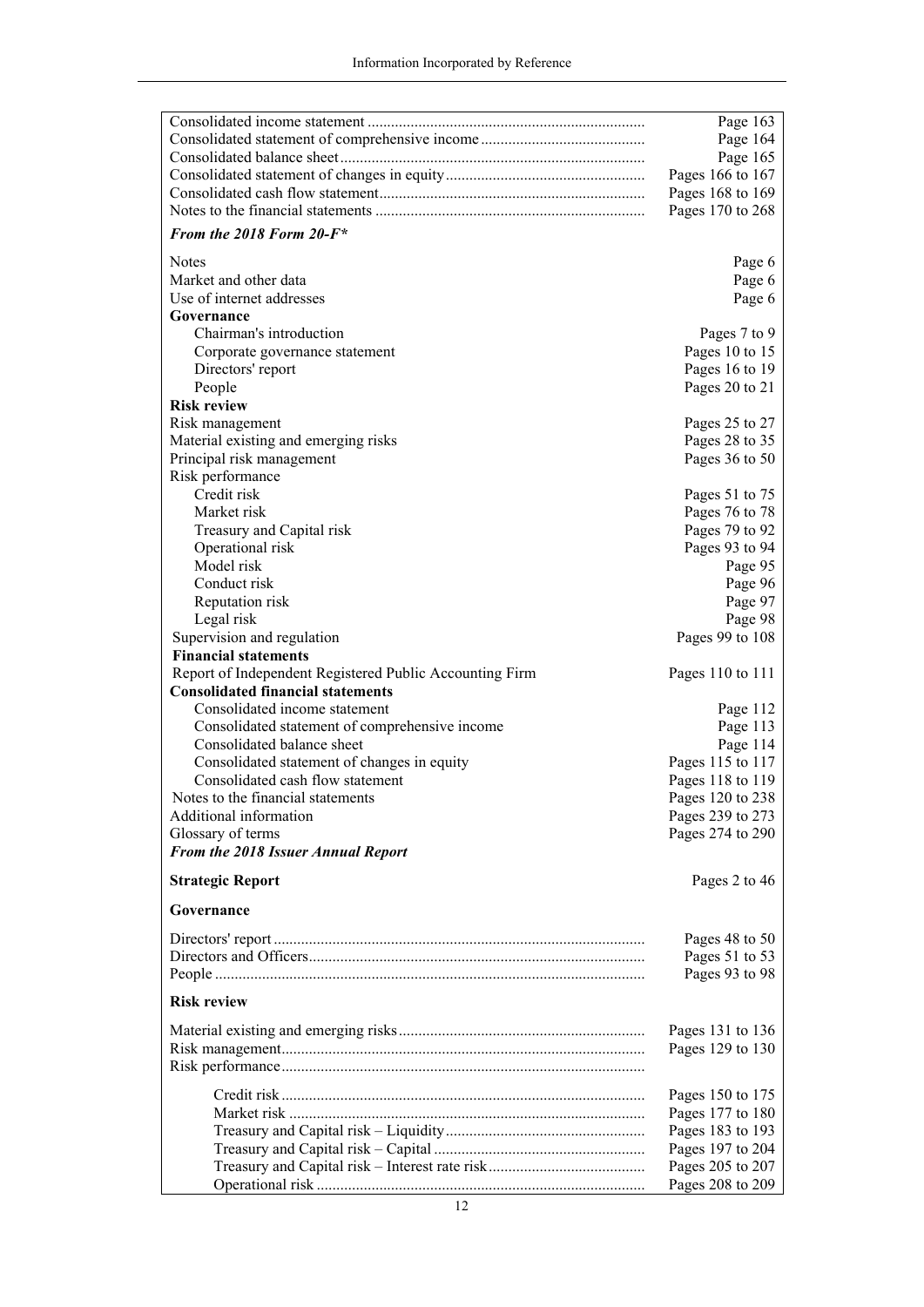|                                          | Page 211         |
|------------------------------------------|------------------|
|                                          | Page 212         |
|                                          | Page 213         |
|                                          | Page 214         |
|                                          | Pages 215 to 217 |
| <b>Financial review</b>                  |                  |
|                                          | Pages 224 to 225 |
|                                          | Page 226         |
|                                          | Page 227         |
|                                          | Page 228         |
|                                          | Page 229         |
|                                          | Pages 230 to 239 |
|                                          | Page 240         |
|                                          | Pages 241 to 245 |
| <b>Financial statements</b>              |                  |
|                                          | Pages 248 to 255 |
| <b>Consolidated financial statements</b> |                  |
|                                          | Page 256         |
|                                          | Page 257         |
|                                          | Page 258         |
|                                          | Pages 256 to 260 |
|                                          | Page 261         |
|                                          | Page 262         |

The above documents may be inspected: (i) during normal business hours at the registered office of the Issuer; (ii) at *https://home.barclays/investor-relations/reports-and-events* and *https://home.barclays/investor-relations/fixed-income-investors/prospectus-and-documents/structuredsecurities-prospectuses* (as applicable); (iii) at the website of the Luxembourg Stock Exchange (*www.bourse.lu*); and (iv) at the specified office of the Issue and Paying Agent as described in the section entitled 'General Information' below.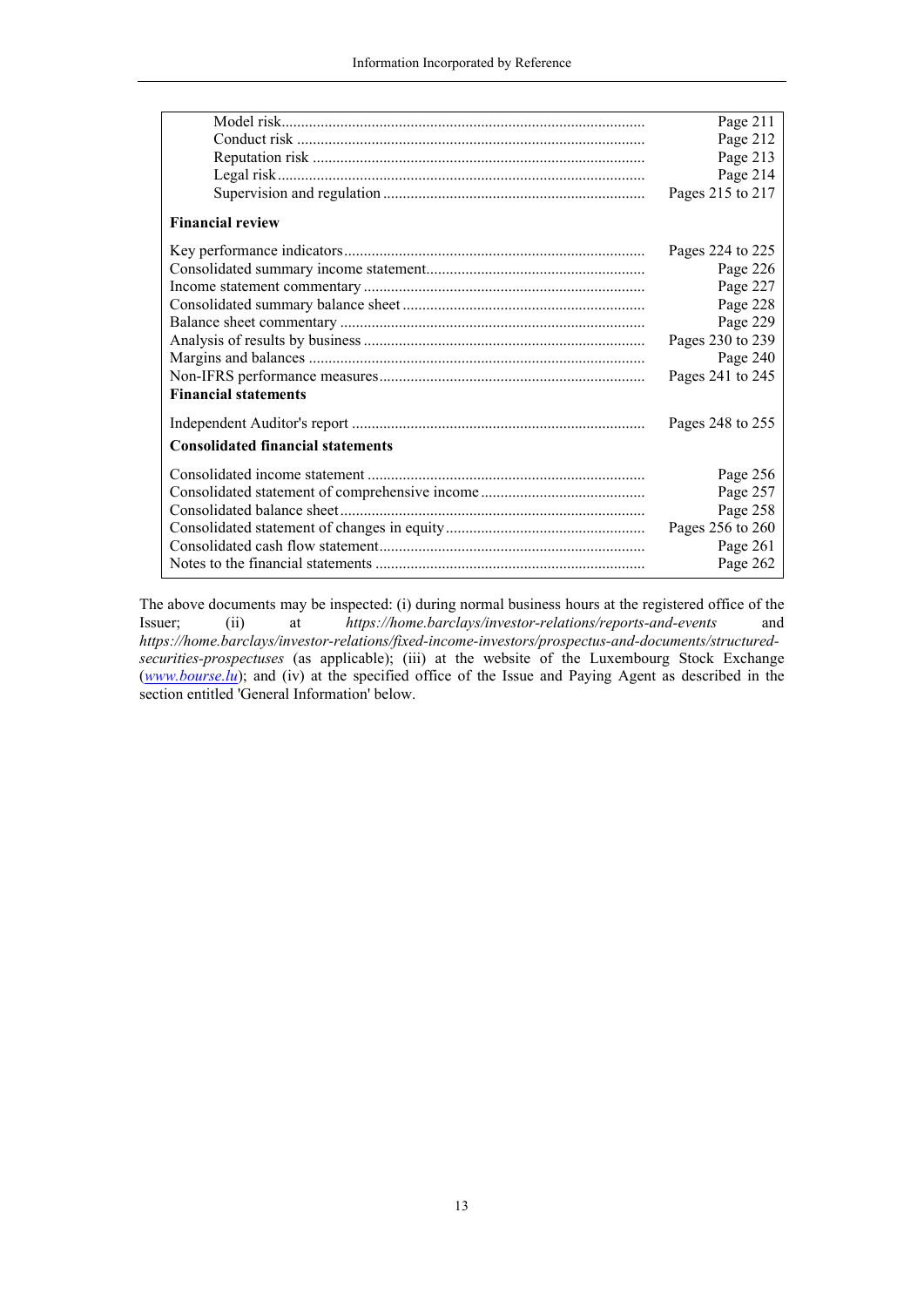#### **SPECIFIC TERMS**

The terms and conditions of the Securities comprise:

- the Terms and Conditions of the Securities, as amended and supplement from time to time (the "**General Conditions**") as incorporated in relevant part by reference from the Base Prospectus (see '*Information Incorporated by Reference*' above); and
- $\bullet$  the following specific terms of the Securities, which includes "Part A Contractual Terms" and "Part B – Other Information" of the Specific Terms below (collectively, the "**Specific Terms**"), which specific terms amend, supplement and complete the General Conditions.

In the event of any inconsistency between the General Conditions and the Specific Terms, the Specific Terms shall prevail.

All references in the General Conditions to "Final Terms" shall be deemed to be to these "Specific Terms".

## **Part A – CONTRACTUAL TERMS**

### *Provisions relating to the securities*

| 1. | (a) Series number:                                    | NX000226344                                      |
|----|-------------------------------------------------------|--------------------------------------------------|
|    | (b) Tranche number:                                   | 1                                                |
| 2. | Settlement Currency:                                  | Euro ("EUR")                                     |
| 3. | Exchange Rate:<br>Not Applicable                      |                                                  |
| 4. | Securities:                                           |                                                  |
|    | (a) Aggregate Nominal Amount<br>as at the Issue Date: |                                                  |
|    | Tranche:<br>(i)                                       | EUR 130,000,000                                  |
|    | (ii) Series:                                          | EUR 130,000,000                                  |
|    | (b) Specified Denomination:                           | EUR 100,000                                      |
|    | (c) Minimum Tradable<br>Amount:                       | Not Applicable                                   |
| 5. | Issue Price:                                          | 100.00 per cent. of the Aggregate Nominal Amount |
| 6. | Issue Date:                                           | 12 April 2019                                    |
| 7. | Interest Commencement Date:                           | <b>Issue Date</b>                                |
| 8. | Scheduled Redemption Date:                            | 12 April 2039                                    |
| 9. | <b>Calculation Amount:</b>                            | Specified Denomination                           |

### **Provisions relating to interest (if any) payable**

| 10.<br>Type of Interest: | In respect of: |
|--------------------------|----------------|
|--------------------------|----------------|

(i) each Interest Calculation Period from (and including) the Interest Commencement Date to (but excluding) the Interest Period End Date falling on 12 April 2021 (the "**Switch Date**") (the "**Fixed Rate Interest**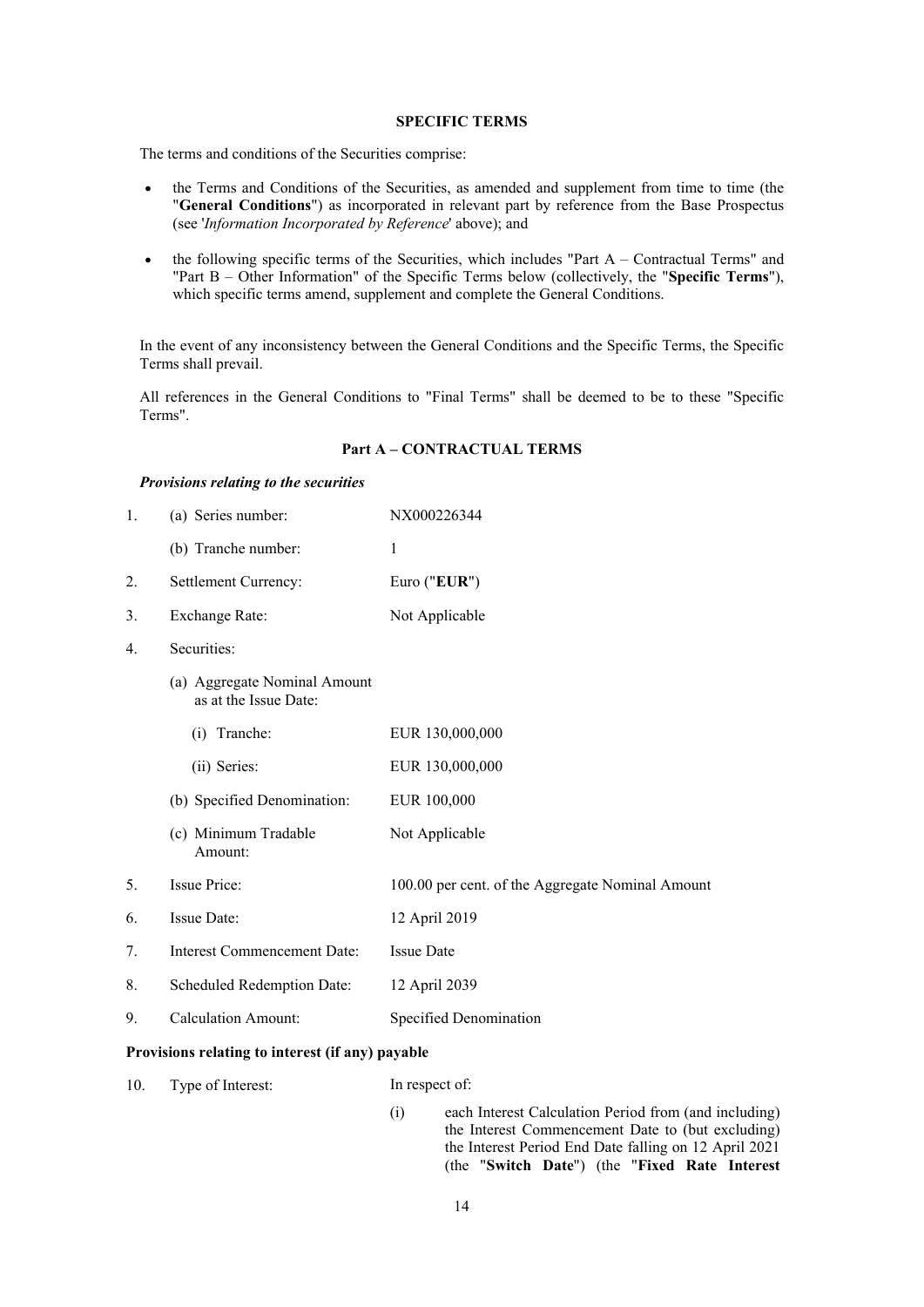|     |                                                      | Period"), Fixed Rate Interest per the Fixed Rate<br>Interest provisions in paragraph 15 below; and                                                                                                                                                                                                                                                  |  |
|-----|------------------------------------------------------|-----------------------------------------------------------------------------------------------------------------------------------------------------------------------------------------------------------------------------------------------------------------------------------------------------------------------------------------------------|--|
|     |                                                      | (ii)<br>each Interest Calculation Period from (and including)<br>the Interest Period End Date falling on the Switch<br>Date to (but excluding) the Interest Period End Date<br>falling on the Scheduled Redemption Date (the<br>"Forward CMS-Linked Interest Period), Forward<br>CMS-Linked Interest as set out in the Schedule<br>attached hereto. |  |
|     | (a) Interest Payment Date(s):                        | 12 April in each year from and including 12 April 2020 to,<br>and including, the Scheduled Redemption Date, in each case<br>subject to adjustment in accordance with the Business Day<br>Convention                                                                                                                                                 |  |
|     | (b) Interest Period End Date(s):                     | 12 April in each year from and including 12 April 2020 to,<br>and including, the Scheduled Redemption Date, in each case<br>without adjustment                                                                                                                                                                                                      |  |
| 11. | Switch Option:                                       | Not Applicable.                                                                                                                                                                                                                                                                                                                                     |  |
|     |                                                      | On the Switch Date, the applicable type of interest under the<br>Securities will automatically switch from Fixed Rate Interest<br>to Forward CMS-Linked Interest.                                                                                                                                                                                   |  |
| 12. | Conversion Option:                                   | Not Applicable                                                                                                                                                                                                                                                                                                                                      |  |
| 13. | Fixing Date - Interest:                              | Not Applicable                                                                                                                                                                                                                                                                                                                                      |  |
| 14. | Fixing Time – Interest:                              | Not Applicable                                                                                                                                                                                                                                                                                                                                      |  |
| 15. | Fixed Rate Interest provisions:                      | Applicable in respect of the Fixed Rate Interest Period.                                                                                                                                                                                                                                                                                            |  |
|     | Fixed Rate:<br>(a)                                   | 2.50 per cent. per annum                                                                                                                                                                                                                                                                                                                            |  |
|     | Day Count Fraction:<br>(b)                           | 30/360                                                                                                                                                                                                                                                                                                                                              |  |
|     | Range Accrual: Range<br>(c)<br>Accrual:              | Not Applicable                                                                                                                                                                                                                                                                                                                                      |  |
|     | Global Floor:<br>(d)                                 | Not Applicable                                                                                                                                                                                                                                                                                                                                      |  |
| 16. | <b>Floating Rate Interest</b><br>provisions:         | Not Applicable                                                                                                                                                                                                                                                                                                                                      |  |
| 17. | <b>Inverse Floating Rate Interest</b><br>provisions: | Not Applicable                                                                                                                                                                                                                                                                                                                                      |  |
| 18. | Inflation-Linked Interest<br>provisions:             | Not Applicable                                                                                                                                                                                                                                                                                                                                      |  |
| 19. | Digital Interest Provisions:                         | Not Applicable                                                                                                                                                                                                                                                                                                                                      |  |
| 20. | Spread-Linked Interest<br>Provisions:                | Not Applicable                                                                                                                                                                                                                                                                                                                                      |  |
| 21. | Decompounded Floating Rate<br>Interest provisions:   | Not Applicable                                                                                                                                                                                                                                                                                                                                      |  |
| 22. | Zero Coupon Provisions:                              | Not Applicable                                                                                                                                                                                                                                                                                                                                      |  |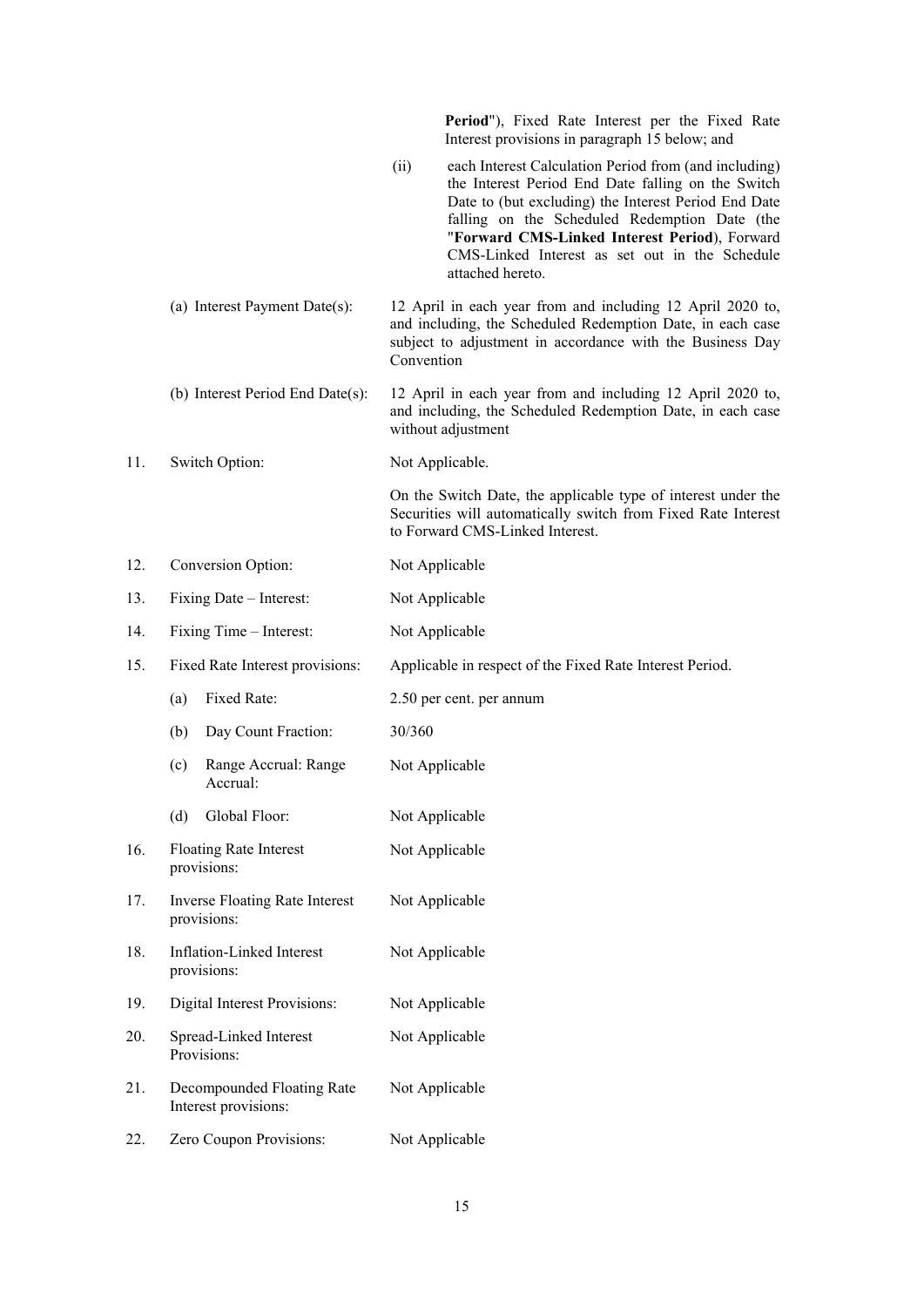# **Provisions relating to redemption**

| 23.                | (a) Optional Early<br>Redemption:                                                               | Not Applicable                                      |
|--------------------|-------------------------------------------------------------------------------------------------|-----------------------------------------------------|
|                    | (b) Option Type:                                                                                | Not Applicable                                      |
| 24.                | Call provisions                                                                                 | Not Applicable                                      |
| 25.                | Put provisions                                                                                  | Not Applicable                                      |
| 26.                | Final Redemption Type:                                                                          | <b>Bullet Redemption</b>                            |
| 27.                | <b>Bullet Redemption provisions:</b>                                                            | Applicable                                          |
|                    | Final Redemption Percentage:                                                                    | 100%                                                |
| 28.                | Inflation-Linked Redemption<br>provisions:                                                      | Not Applicable                                      |
| 29.                | Early Cash Settlement Amount:                                                                   | Market Value                                        |
|                    | Final Redemption Floor Unwind<br>Costs:                                                         | Not Applicable                                      |
| 30.                | Fixing Date – Redemption:                                                                       | Not Applicable                                      |
| 31.                | Fixing Time – Redemption:                                                                       | Not Applicable                                      |
| 32.                | Change in Law:                                                                                  | Applicable                                          |
| 33.                | <b>Currency Disruption Event:</b>                                                               | Applicable                                          |
| 34.                | Issuer Tax Event:                                                                               | Applicable                                          |
| 35.                | <b>Extraordinary Market</b><br>Disruption:                                                      | Applicable                                          |
| 36.                | Hedging Disruption:                                                                             | Applicable                                          |
| 37.                | Increased Cost of Hedging:                                                                      | Applicable                                          |
| <b>Disruptions</b> |                                                                                                 |                                                     |
| 38.                | Settlement Expenses:                                                                            | Not Applicable                                      |
| 39.                | FX Disruption Fallbacks<br>(General Condition 10<br>(Consequences of FX<br>Disruption Events)): | Not Applicable                                      |
|                    | <b>General Provisions</b>                                                                       |                                                     |
| 40.                | Form of Securities:                                                                             | Global Bearer Securities: Permanent Global Security |

NGN Form: Not Applicable Held under the NSS: Not Applicable CGN Form: Applicable CDIs: Not Applicable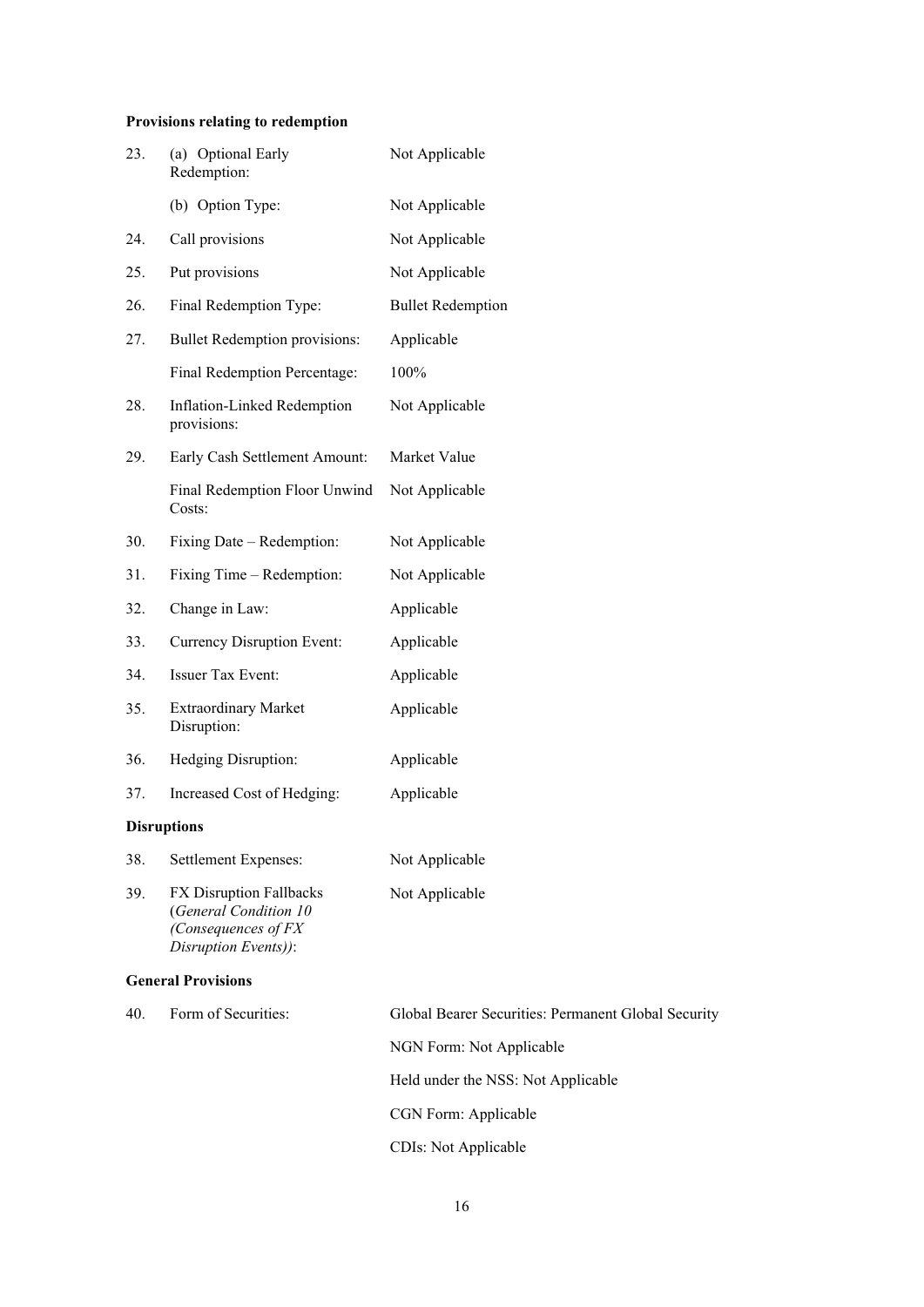| 41. | Trade Date:                                                                                        | 22 March 2019                                               |
|-----|----------------------------------------------------------------------------------------------------|-------------------------------------------------------------|
| 42. | Taxation Gross Up:                                                                                 | Applicable                                                  |
| 43. | Prohibition of Sales to EEA<br>Retail Investors:                                                   | Applicable                                                  |
| 44. | Early Redemption Notice Period<br>Number:                                                          | As set out in General Condition 30.1 (Definitions)          |
| 45. | Additional Business Centre(s):                                                                     | London                                                      |
| 46. | <b>Business Day Convention:</b>                                                                    | Following                                                   |
| 47. | Determination Agent:                                                                               | Barclays Bank PLC                                           |
| 48. | Registrar:                                                                                         | Not Applicable                                              |
| 49. | <b>CREST</b> Agent:                                                                                | Not Applicable                                              |
| 50. | Transfer Agent:                                                                                    | Not Applicable                                              |
| 51. | (a) Name of Manager:                                                                               | <b>Barclays Bank PLC</b>                                    |
|     | (b) Date of underwriting<br>agreement:                                                             | Not Applicable                                              |
|     | (c) Names and addresses of<br>secondary trading<br>intermediaries and main<br>terms of commitment: | Not Applicable                                              |
| 52. | Registration Agent:                                                                                | Not Applicable                                              |
| 53. | Masse Category:                                                                                    | Not Applicable                                              |
| 54. | Governing law:                                                                                     | English law                                                 |
| 55. | <b>Belgian Securities</b>                                                                          | Not Applicable                                              |
| 56. | Relevant Benchmarks:                                                                               | Applicable – see the section headed "Important Information" |

 $\Delta$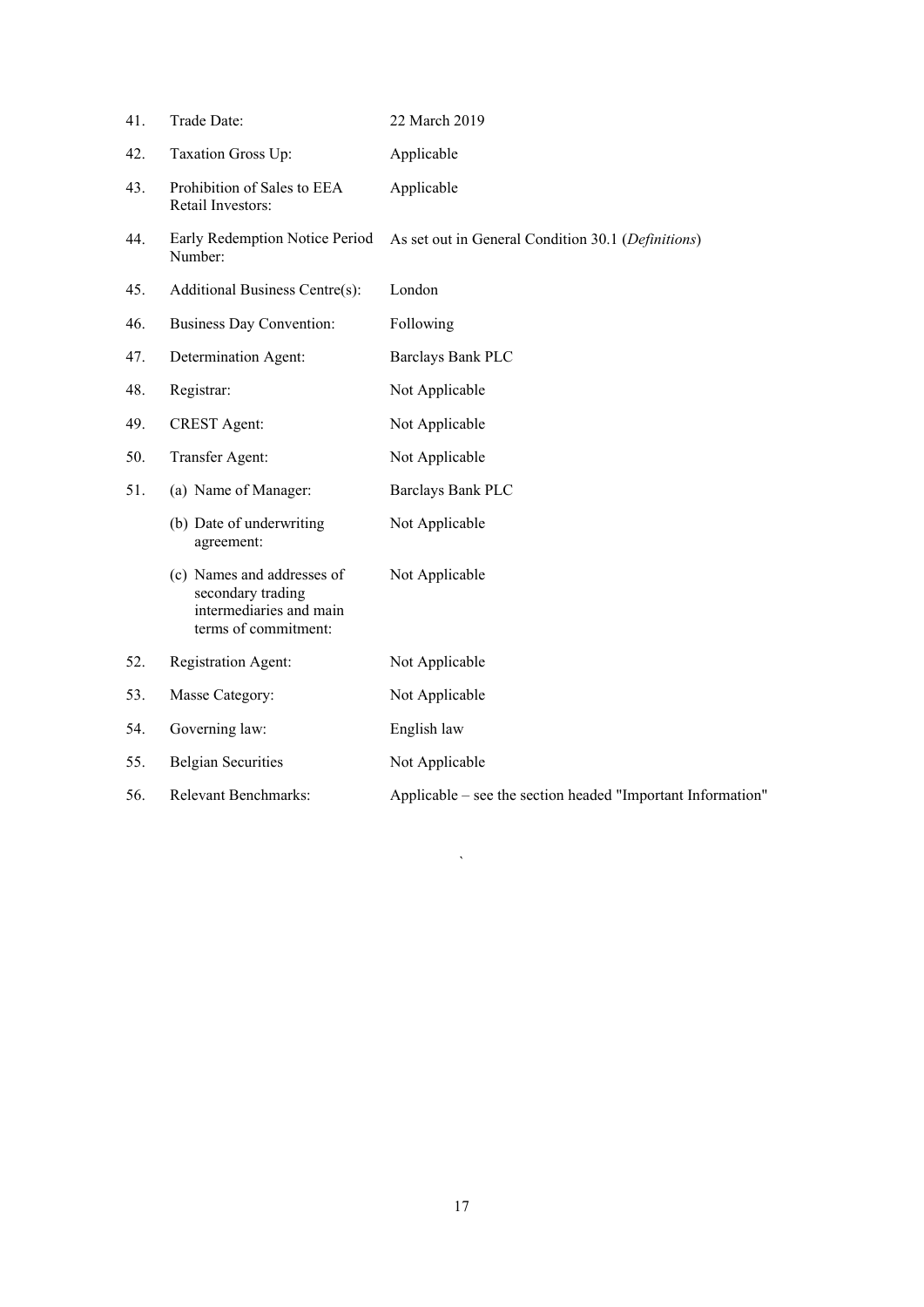## **PART B – OTHER INFORMATION**

| 1.               |              | <b>LISTING AND ADMISSION TO</b><br><b>TRADING</b>                                     | Application has been made by the Issuer (or on its<br>behalf) for the Securities to be listed on the official<br>list and admitted to trading on the regulated market<br>of the Luxembourg Stock Exchange and to the<br>Irish Stock Exchange trading as Euronext Dublin<br>for the Securities to be admitted to the Official List<br>and to trading on its regulated market with effect<br>from the as soon as practicable after Issue Date. |
|------------------|--------------|---------------------------------------------------------------------------------------|----------------------------------------------------------------------------------------------------------------------------------------------------------------------------------------------------------------------------------------------------------------------------------------------------------------------------------------------------------------------------------------------------------------------------------------------|
|                  |              | Estimate of total expenses related to<br>admission to trading:                        | <b>EUR 7,600</b>                                                                                                                                                                                                                                                                                                                                                                                                                             |
| 2.               |              | <b>RATINGS</b>                                                                        |                                                                                                                                                                                                                                                                                                                                                                                                                                              |
|                  | Ratings:     |                                                                                       | The Securities have not been individually rated.                                                                                                                                                                                                                                                                                                                                                                                             |
| 3.               |              | <b>EXPENSES</b>                                                                       | REASONS FOR THE OFFER, ESTIMATED NET PROCEEDS AND TOTAL                                                                                                                                                                                                                                                                                                                                                                                      |
|                  | (i)          | Reasons for the offer:                                                                | General funding                                                                                                                                                                                                                                                                                                                                                                                                                              |
|                  | (ii)         | Estimated net proceeds:                                                               | Not Applicable                                                                                                                                                                                                                                                                                                                                                                                                                               |
|                  |              | (iii) Estimated total expenses:                                                       | Not Applicable                                                                                                                                                                                                                                                                                                                                                                                                                               |
| $\overline{4}$ . | <b>YIELD</b> |                                                                                       |                                                                                                                                                                                                                                                                                                                                                                                                                                              |
|                  |              | Not Applicable                                                                        |                                                                                                                                                                                                                                                                                                                                                                                                                                              |
| 5.               |              | <b>HISTORIC INTEREST RATES</b>                                                        |                                                                                                                                                                                                                                                                                                                                                                                                                                              |
|                  |              | Not Applicable                                                                        |                                                                                                                                                                                                                                                                                                                                                                                                                                              |
| 6.               |              | <b>OPERATIONAL INFORMATION</b>                                                        |                                                                                                                                                                                                                                                                                                                                                                                                                                              |
|                  | (i)          | ISIN Code:                                                                            | XS1931227521                                                                                                                                                                                                                                                                                                                                                                                                                                 |
|                  | (ii)         | Common Code:                                                                          | 193122752                                                                                                                                                                                                                                                                                                                                                                                                                                    |
|                  | (iii)        | Relevant Clearing System(s) and<br>identification<br>the<br>relevant<br>$number(s)$ : | Clearstream, Euroclear                                                                                                                                                                                                                                                                                                                                                                                                                       |
|                  | (iv)         | Delivery:                                                                             | Delivery free of payment                                                                                                                                                                                                                                                                                                                                                                                                                     |
|                  | (v)          | Name and address of additional<br>Paying Agent(s) (if any)                            | Not Applicable                                                                                                                                                                                                                                                                                                                                                                                                                               |
|                  |              |                                                                                       |                                                                                                                                                                                                                                                                                                                                                                                                                                              |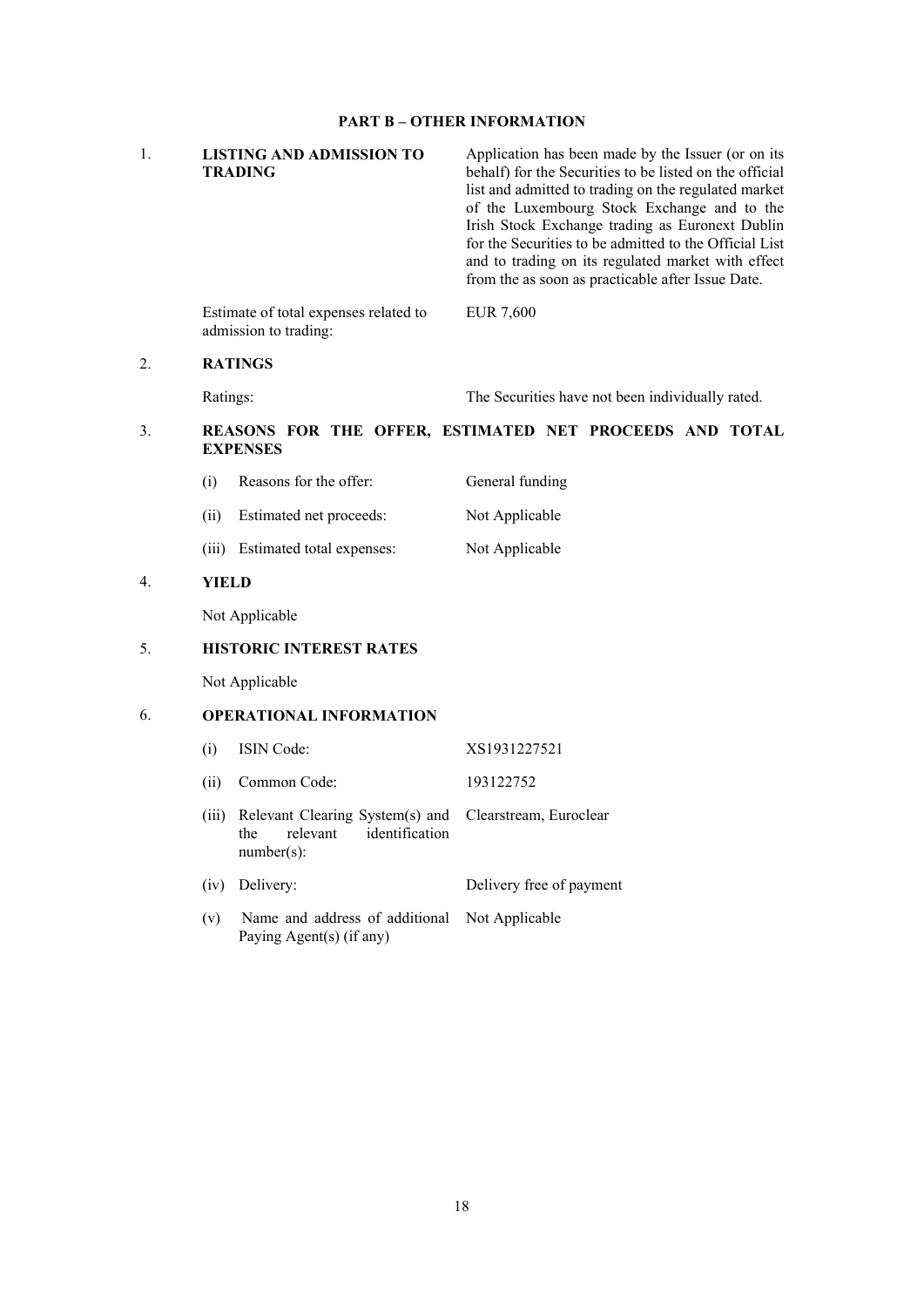#### **Schedule**

## **Forward CMS-Linked Interest**

#### 1. **Accrual of interest and when paid**

Each Security bears interest during each Relevant Interest Calculation Period at the rate per annum equal to the Rate of Interest applicable for that Relevant Interest Calculation Period, as determined below. Interest will be payable on the Relevant Interest Payment Date corresponding to such Relevant Interest Calculation Period.

## 2. **Interest Amount**

The Interest Amount payable in respect of each Security (representing a nominal amount equal to the Calculation Amount) on any Relevant Interest Payment Date during the Forward CMS-Linked Interest Period shall be calculated by the Determination Agent by multiplying the Rate of Interest for that Relevant Interest Payment Date by the Calculation Amount, and then further multiplying such amount by the applicable Day Count Fraction.

### 3. **Determination of the Rates of Interest**

The rate of interest (the "**Rate of Interest**") for a Relevant Interest Calculation Period ending on or about a Relevant Interest Payment Date will be the per annum rate (expressed as a percentage) determined by the Determination Agent for such Relevant Interest Payment Date in accordance with the following formula, provided that if such amount would otherwise be less than zero then the Rate of Interest for such Relevant Interest Calculation Period shall be deemed to be zero:

$$
EUR~CMF~10y10y+0.20\%
$$

#### 4. **Definitions**

"**CA**" means, the Calculation Amount set out in paragraph 9 of Part A.

"**Day Count Fraction**" means, in respect of the Relevant Interest Calculation Period, 30/360.

**"EUR CMF 10y10y**" means, in respect of the Relevant Interest Calculation Period, the rate (expressed as a percentage) determined by the Determination Agent in accordance with the following formula:

$$
EUR\ CMS\ 20 + (EUR\ CMS\ 20 - EUR\ CMS\ 10) \times \frac{PV01_{10y}}{PV01_{10y10y}}
$$

"**EUR CMS 10**" means, in respect of the Relevant Interest Calculation Period, the annual swap rate for euro swap transactions with a maturity of the designated maturity of 10 years, expressed as a percentage, which appears on the Relevant Screen Page as at the Relevant Time on the relevant Interest Determination Date.

"**EUR CMS 20**" means, in respect of the Relevant Interest Calculation Period, the annual swap rate for euro swap transactions with a maturity of the designated maturity of 20 years, expressed as a percentage, which appears on the Relevant Screen Page as at the Relevant Time on the relevant Interest Determination Date.

"**Interest Determination Date**" means, in respect of the Relevant Interest Calculation Period, the date falling two Business Days prior to the first day of the Relevant Interest Calculation Period.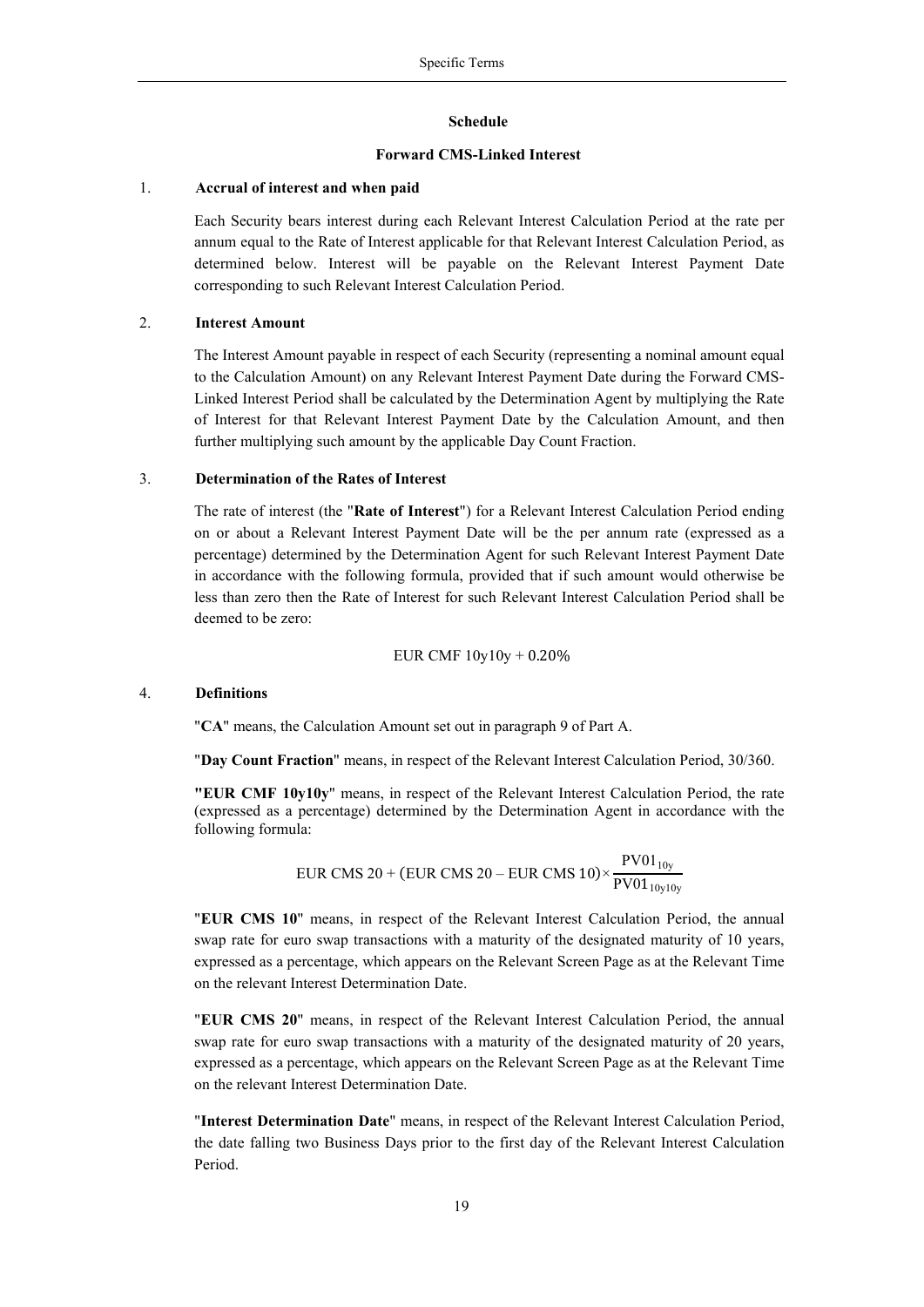"PV01<sub>10v</sub>" means, in respect of the Relevant Interest Calculation Period, the amount determined by the Determination Agent in accordance with the following formula:

$$
\sum_{n=1}^{10} \frac{1}{(1+EUR\ CMS\ 10)^n} = \frac{1 - (1+EUR\ CMS\ 10)^{-10}}{EUR\ CMS\ 10}
$$

"**PV0110y10y**" means, in respect of the Relevant Interest Calculation Period:

$$
\sum_{n=11}^{20} \frac{1}{(1+EUR CMS 20)^n} = \frac{(1+EUR CMS 20)^{-10} - (1+EUR CMS 20)^{-20}}{EUR CMS 20}
$$

"**Relevant Interest Calculation Period**" means, each Interest Calculation Period in respect of the Forward CMS-Linked Interest Period.

"**Relevant Interest Payment Date**" means, in respect of a Relevant Interest Calculation Period, the Interest Payment Date falling on or about the end of such Relevant Interest Calculation Period.

"**Relevant Screen Page**" means, Reuters screen ICESWAP2 page (or the Relevant Screen Page of such other service or services as may be nominated as the information vendor for the purpose of displaying comparable rates in succession thereto).

"**Relevant Time**" means, 11:00 a.m., Central European time.

#### 5. **Determination of Reference Rate**

- (a) Unless a Reference Rate Discontinuance has occurred, if on any Interest Determination Date, the Relevant Screen Page for the Reference Rate is not available, or no such offered quotation appears on the Relevant Screen Page as of the Relevant Time (the Reference Rate then a "**Disrupted Reference Rate**" and each such event, a "**Reference Rate Disruption**"), the Determination Agent shall determine the applicable reference rate in respect of the relevant Interest Determination Date in accordance with the following methodology:
	- (i) the Determination Agent shall request each of the Reference Banks to provide the Determination Agent with its offered quotation (expressed as a percentage rate per annum) for the Reference Rate of the relevant Designated Maturity as soon as practicable after the Relevant Time on the Interest Determination Date in question. If two or more of the Reference Banks provide the Determination Agent with such offered quotations, the Reference Rate in respect of such Relevant Interest Payment Date shall be the arithmetic mean of such offered quotations as determined by the Determination Agent in its discretion;
	- (ii) if the Determination Agent determines that fewer than two Reference Banks are providing offered quotations in accordance with sub-paragraph (i) immediately above, the Reference Rate in respect of such Interest Determination Date shall be determined by postponing the relevant Interest Determination Date to the first succeeding Business Day on which the Reference Rate Disruption ceases to exist, provided that for such purpose the Interest Determination Date shall not be postponed for more than two Business Days after the date on which the Interest Determination Date was originally scheduled to fall;
	- (iii) if the Determination Agent determines that it is unable to determine the Reference Rate in accordance with and during the period provided in subparagraph (ii) immediately above, the Reference Rate in respect of such Interest Determination Date shall be such other rate as determined by the Determination Agent in its discretion.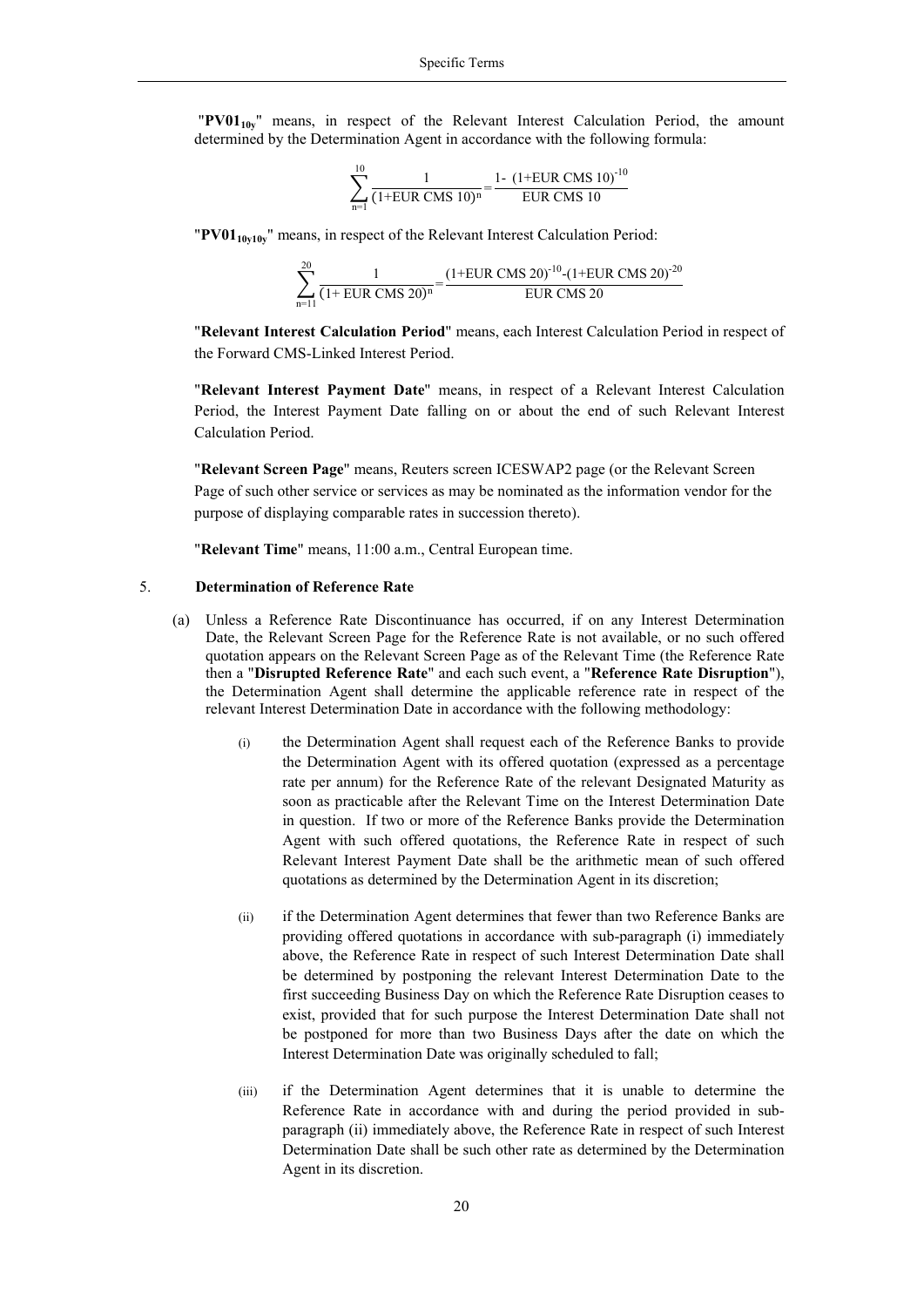- (b) If on (or prior to) any Interest Determination Date, the Determination Agent determines that the Reference Rate has been discontinued or has otherwise ceased to exist (such Reference Rate, a "**Discontinued Reference Rate**" and such event, a "**Reference Rate Discontinuance**"), the Determination Agent shall determine the Reference Rate for the Relevant Interest Payment Date and related Relevant Interest Calculation Period in accordance with the following methodology:
	- (i) the Determination Agent shall select a substitute or successor Reference Rate (the "**Successor Rate**") that it determines is comparable to the Discontinued Reference Rate to replace such Discontinued Reference Rate by such substitute or Successor Rate with effect from the date as determined by the Determination Agent and such substitute or Successor Rate will be deemed to be the Reference Rate with effect from such date. The Determination Agent may make such adjustments that it determines to be appropriate, if any, to one or more of the terms and conditions of the Security, including (including, without limitation, any adjustment which the Determination Agent determines is appropriate in order to reduce or eliminate to the extent reasonably practicable any transfer of economic value from the Issuer to the holder of the Security or vice versa as a result of such replacement, including as a result of a different term structure or methodology);
	- (ii) if the Determination Agent determines that no substitute or Successor Rate is available for the purpose of sub-paragraph (i) immediately above, then, with effect from and including the date on which the relevant Reference Rate has been discontinued or has otherwise ceased to exist, the Reference Rate in respect of such Interest Determination Date, and any subsequent Interest Determination Date, shall be determined using Linear Interpolation;
	- (iii) if the Determination Agent determines that one or both of the rates to be used for the purpose of Linear Interpolation in accordance with sub-paragraph (ii) above are unavailable, or otherwise does not determine the rate of interest in accordance with the foregoing, an Additional Disruption Event shall be deemed to have occurred for the purposes of these provisions and the Determination Agent shall adjust, redeem, cancel and/or take any other necessary action in accordance with the applicable provisions of General Condition 11 (*Adjustment or early redemption following an Additional Disruption Event*) with respect to the Securities.
- (c) The following terms have the following meanings:

"**CMS Reference Rate**" means, the EUR CMS 10 or EUR CMS 20, as applicable;

"**Designated Maturity**" means, 10 years in relation to the EUR CMS10 and 20 years in relation to the EUR CMS 20;

#### "**Linear Interpolation**" means:

- (i) with respect to a short or long Interest Calculation Period, the straight-line interpolation by reference to two rates based on the Reference Rate, one of which will be determined as if the Specified Duration were the period of time for which rates are available next shorter than the length of the affected Interest Calculation Period, and the other of which will be determined as if the Specified Duration were the period of time for which rates are available next longer than the length of such Interest Calculation Period; and
- (ii) with respect to a Disrupted Reference Rate or a Discontinued Reference Rate (as applicable), the straight-line interpolation by reference to two rates based on the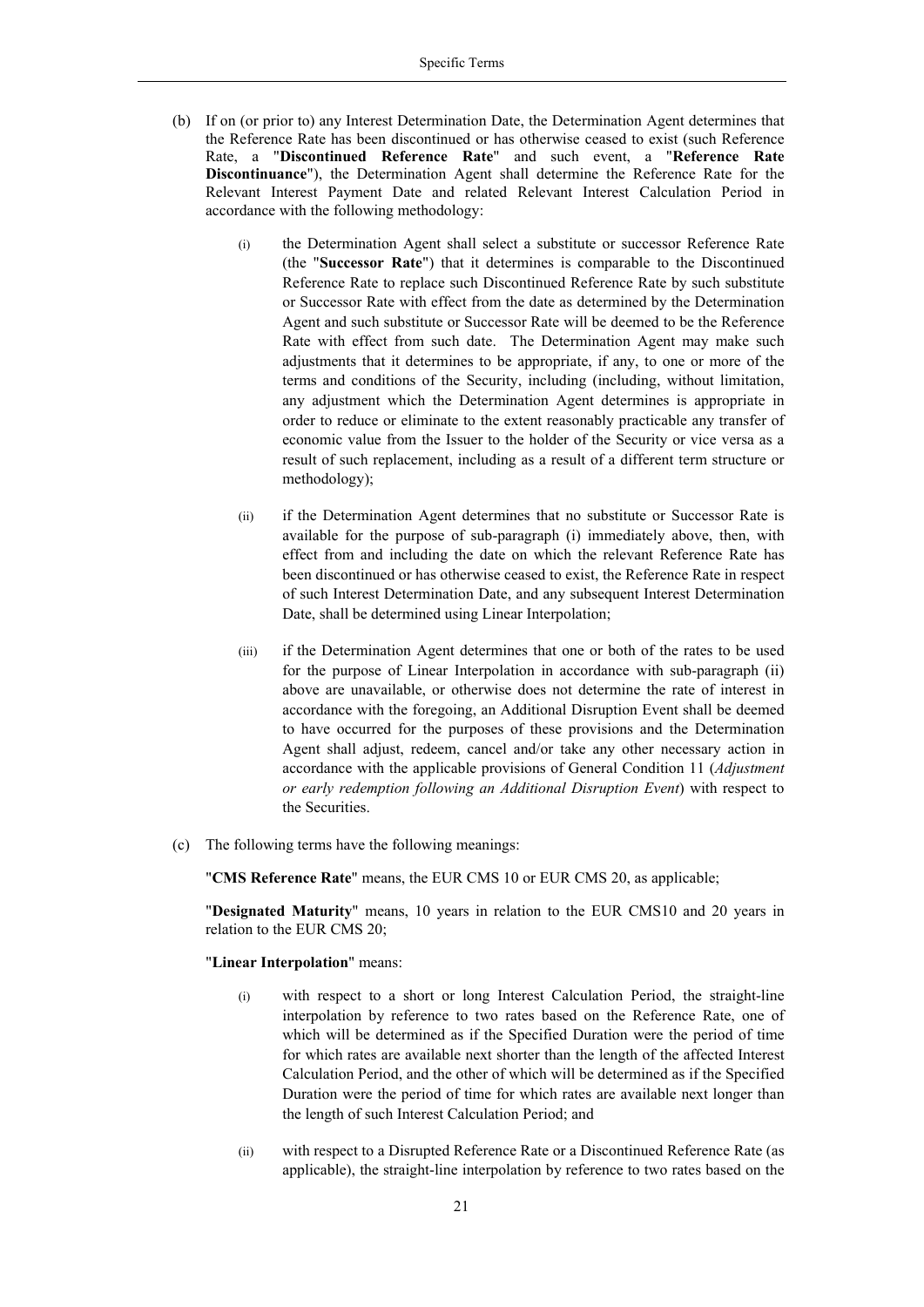Reference Rate, one of which will be determined as if the Designated Maturity were the period of time for which rates are available next shorter than the length of the Designated Maturity of the Disrupted Reference Rate or the Discontinued Reference Rate (as applicable), and the other of which will be determined as if the Designated Maturity were the period of time for which rates are available next longer than the length of the Designated Maturity of the Disrupted Reference Rate or a Discontinued Reference Rate (as applicable);

"**Reference Banks**" means, the principal office of four major banks in the relevant interbank market, in each case selected by the Determination Agent;

"**Reference Rate**" means, the relevant CMS Reference Rate; and

"**Specified Duration**" means, the duration specified as such or, if none, a period equal to the corresponding Interest Calculation Period, ignoring any adjustment made in accordance with any Business Day Convention.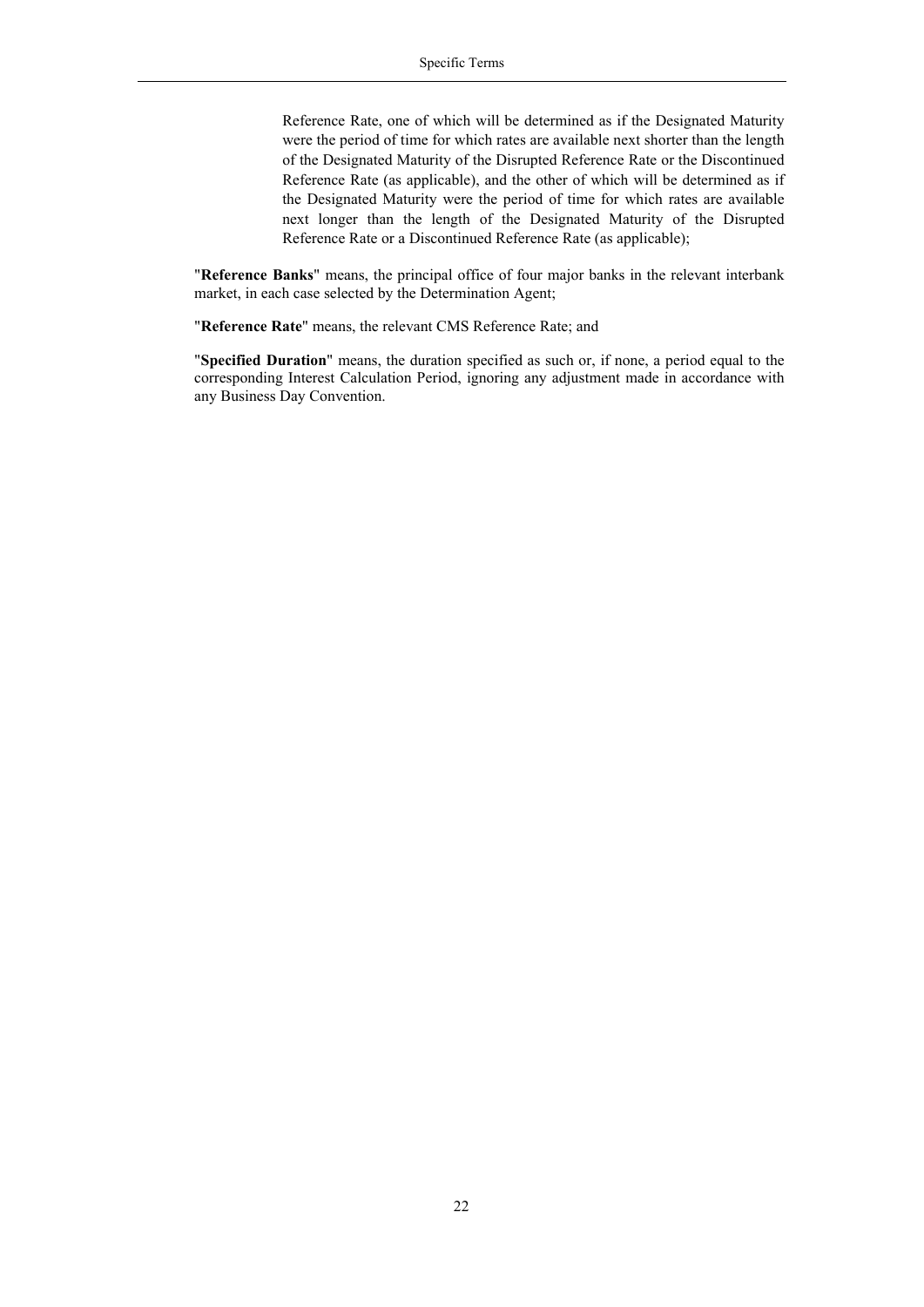#### **IMPORTANT LEGAL INFORMATION**

#### **Ratings**

l

The credit ratings included or referred to in this Prospectus or any document incorporated by reference are, for the purposes of Regulation (EC) No 1060/2009 on credit rating agencies (the "**CRA Regulation**"), issued by Fitch Ratings Limited ("**Fitch**"), Moody's Investors Service Ltd. ("**Moody's**") and Standard & Poor's Credit Market Services Europe Limited ("**Standard and Poor's**"), each of which is established in the European Union and has been registered under the CRA Regulation.

As at the date of this Prospectus, the short-term unsecured obligations of Barclays Bank PLC are rated A-1 by Standard & Poor's<sup>1</sup>, P-1 by Moody's<sup>2</sup> and F1 by Fitch<sup>3</sup> and the long-term obligations of the Issuer are rated A by Standard & Poor's<sup>4</sup>, A2 by Moody's<sup>5</sup> and A+ by Fitch<sup>6</sup>.

#### **Hyper-links to websites**

For the avoidance of doubt, the content of any website to which a hyper-link is provided shall not form part of this Prospectus.

**Notes on Issuer ratings**: The information in these footnotes has been extracted from information made available by each rating agency referred to below. The Issuer confirms that such information has been accurately reproduced and that, so far as it is aware, and is able to ascertain from information published by such rating agencies, no facts have been omitted which would render the reproduced information inaccurate or misleading.

<sup>&</sup>lt;sup>1</sup> A short-term obligation rated 'A-1' is rated in the highest category by Standard and Poor's. The obligor's capacity to meet its financial commitment on the obligation is strong. Within this category, certain obligations are designated with a plus sign (+). This indicates that the obligor's capacity to meet its financial commitment on these obligations is extremely strong.

<sup>&</sup>lt;sup>2</sup> 'P-1' Issuers (or supporting institutions) rated Prime-1 have a superior ability to repay short-term debt obligations.

<sup>&</sup>lt;sup>3</sup> An 'F1' rating indicates the highest short-term credit quality and the strongest intrinsic capacity for timely payment of financial commitments; may have an added '+' to denote any exceptionally strong credit feature.

<sup>4</sup> An obligation rated 'A' is somewhat more susceptible to the adverse effects of changes in circumstances and economic conditions than obligations in higher-rated categories. However, the obligor's capacity to meet its financial commitment on the obligation is still strong. The ratings from 'AA' to 'CCC' may be modified by the addition of a plus (+) or minus (-) sign to show relative standing within the major rating categories.

<sup>5</sup> Obligations rated 'A' are considered upper-medium grade and are subject to low credit risk. Note: Moody's appends numerical modifiers 1, 2, and 3 to each generic rating classification from 'Aa' through 'Caa'. The modifier 1 indicates that the obligation ranks in the higher end of its generic rating category; the modifier 2 indicates a mid-range ranking; and the modifier 3 indicates a ranking in the lower end of that generic rating category.

 $6$  The rating from A may be modified by the addition of a plus (+) or minus (-) sign to show relative standing within the major rating categories.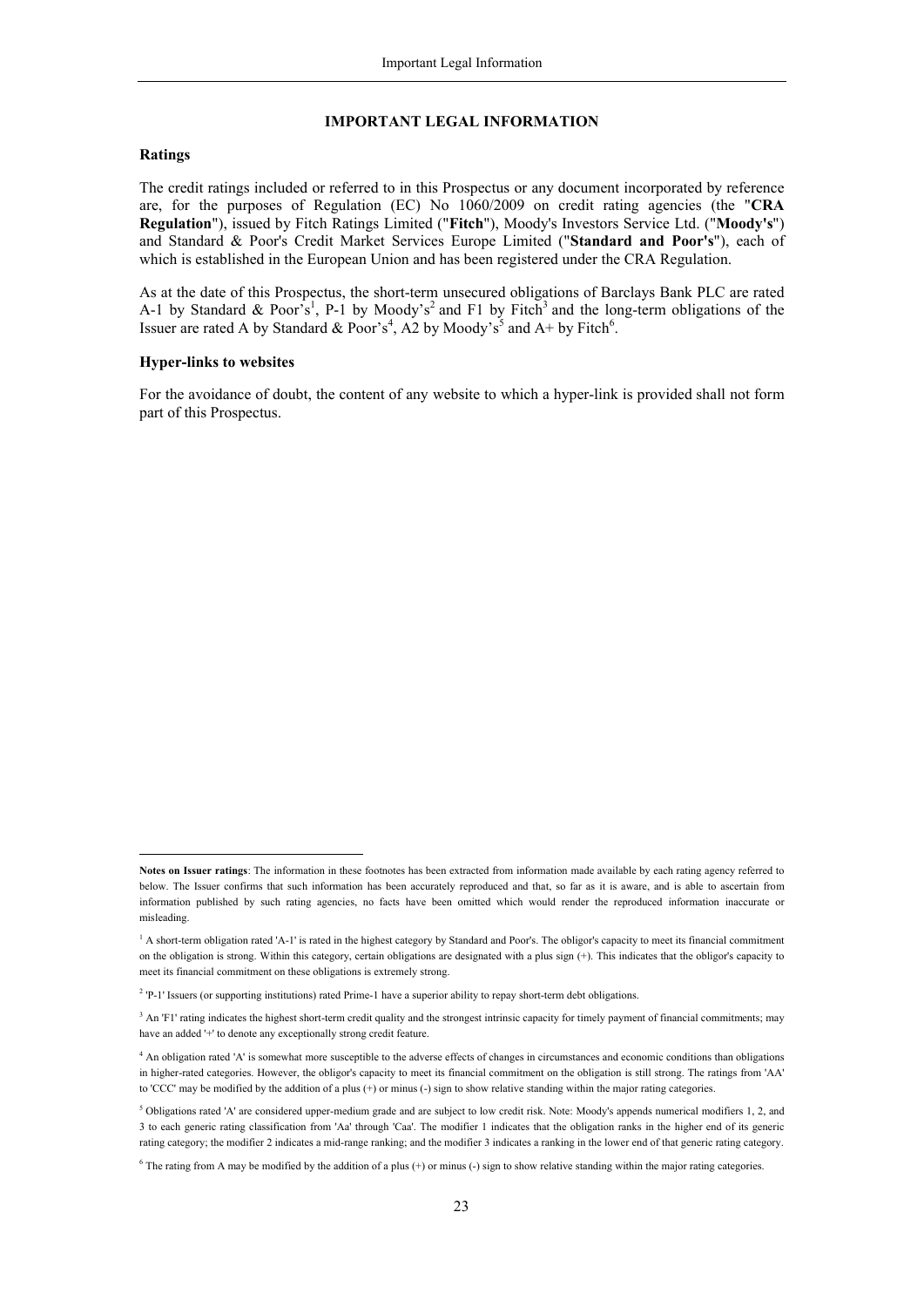### **GENERAL INFORMATION**

#### **Significant Change Statement**

There has been no significant change in the financial or trading position of the Bank Group since 31 December 2018.

#### **Material Adverse Change Statement**

There has been no material adverse change in the prospects of the Issuer since 31 December 2018.

### **Legal proceedings**

Save as disclosed under Note 26 (*Provisions*) and Note 28 (*Legal, competition and regulatory matters*) to the financial statements of the Issuer on pages 181 to 182 and 183 to 190, respectively of the 2018 Form 20-F, there are no governmental, legal or arbitration proceedings (including any such proceedings which are pending or threatened of which the Issuer is aware), which may have or have had during the 12 months preceding the date of this Prospectus, a significant effect on the financial position or profitability of the Issuer and/or the Bank Group.

#### **Recent developments**

James Staley joined the Issuer's Board with effect from 26 March 2019 and was appointed interim Chief Executive Officer of the Issuer with effect from 26 March 2019 (replacing Tim Throsby as Chief Executive Officer), in addition to his role as Chief Executive Officer of Barclays PLC.

#### **Authorisation and Consents**

The establishment and update of the Programme and the issue of Securities pursuant to the Programme have been duly authorised by the Chief Finance Officer of the Issuer, exercising the delegated authority of the Board of Directors of the Issuer, on 21 March 2019.

The Issuer has obtained all necessary consents, approvals and authorisations in connection with establishing and updating this Programme and will obtain all such consents, approvals and authorisations in connection with the issue and performance of the Securities.

## **Use of proceeds**

The Issuer intends to apply the net proceeds from the sale of any Securities either for hedging purposes or for general corporate purposes unless otherwise specified in the Specific Terms.

#### **Documents Available**

For as long as this Prospectus remains in effect or any Securities remain outstanding, copies of the following documents will, when available, be made available during usual business hours on a weekday (Saturdays, Sundays and public holidays excepted) for inspection and, in the case of (b), (c), (h) and (i) below, shall be available for collection free of charge at the registered office of the Issuer and at: *https://home.barclays/investor-relations/reports-and-events* and *https://home.barclays/investorrelations/fixed-income-investors/prospectus-and-documents/structured-securities-prospectuses* and at the specified office of the Issue and Paying Agent.

- (a) the constitutional documents of the Issuer;
- (b) the documents set out in the '*Information Incorporated by Reference*' section of this Prospectus;
- (c) the documents included or referred to in the Registration Document;
- (d) all future annual reports and semi-annual and quarterly financial statements of the Issuer;
- (e) the Master Subscription Agreement;
- (f) the Master Agency Agreement;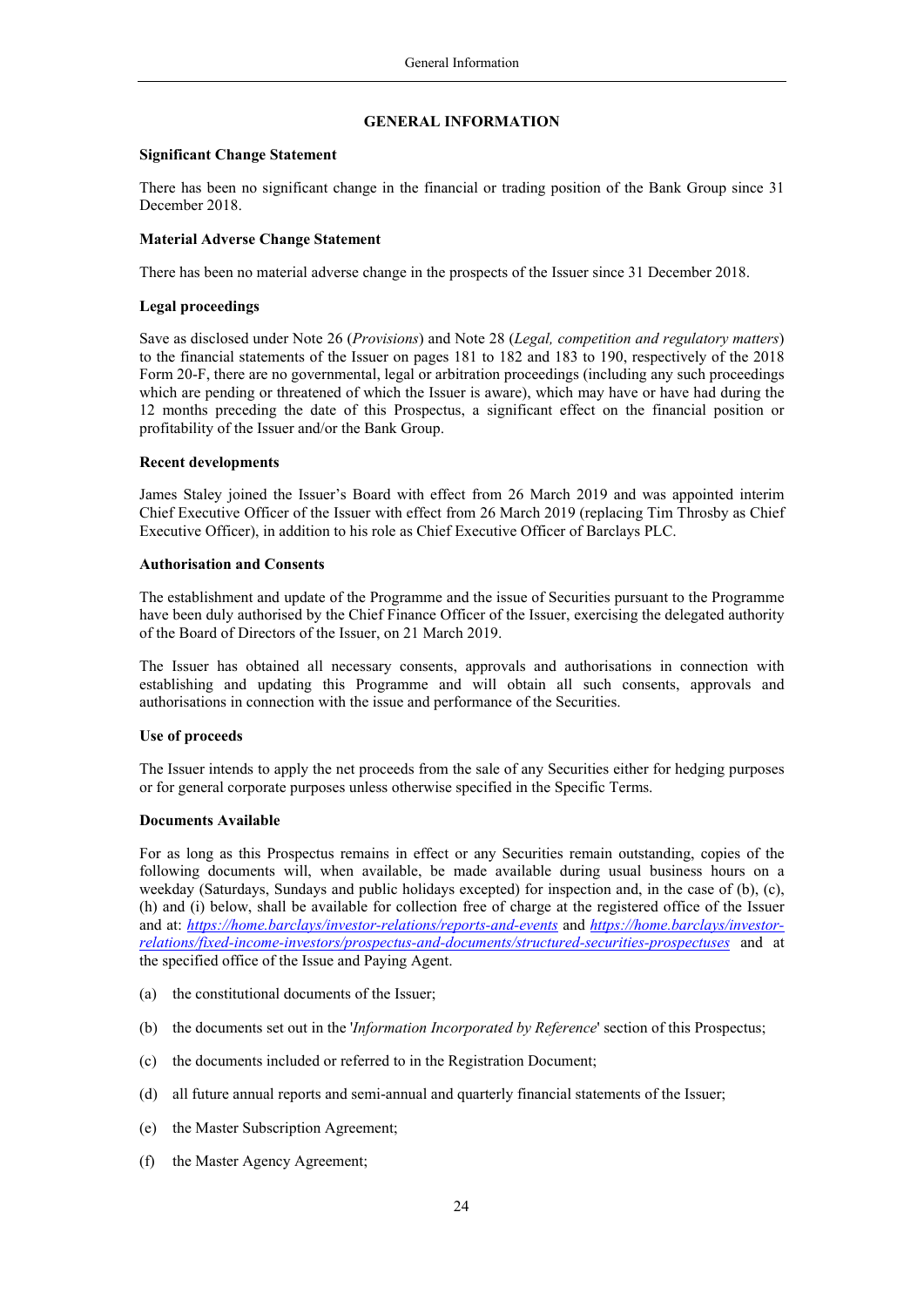- (g) the Deed of Covenant; and
- (h) the current Base Prospectus in respect of the Programme and any future supplements thereto.

#### **Post-issuance Information**

The Issuer does not intend to provide any post-issuance information in relation to the Securities or the performance of the Underlying Asset, except if required by any applicable laws and regulations.

#### **Issue Price**

The Securities have been issued by the Issuer at the Issue Price specified in the Specific Terms.